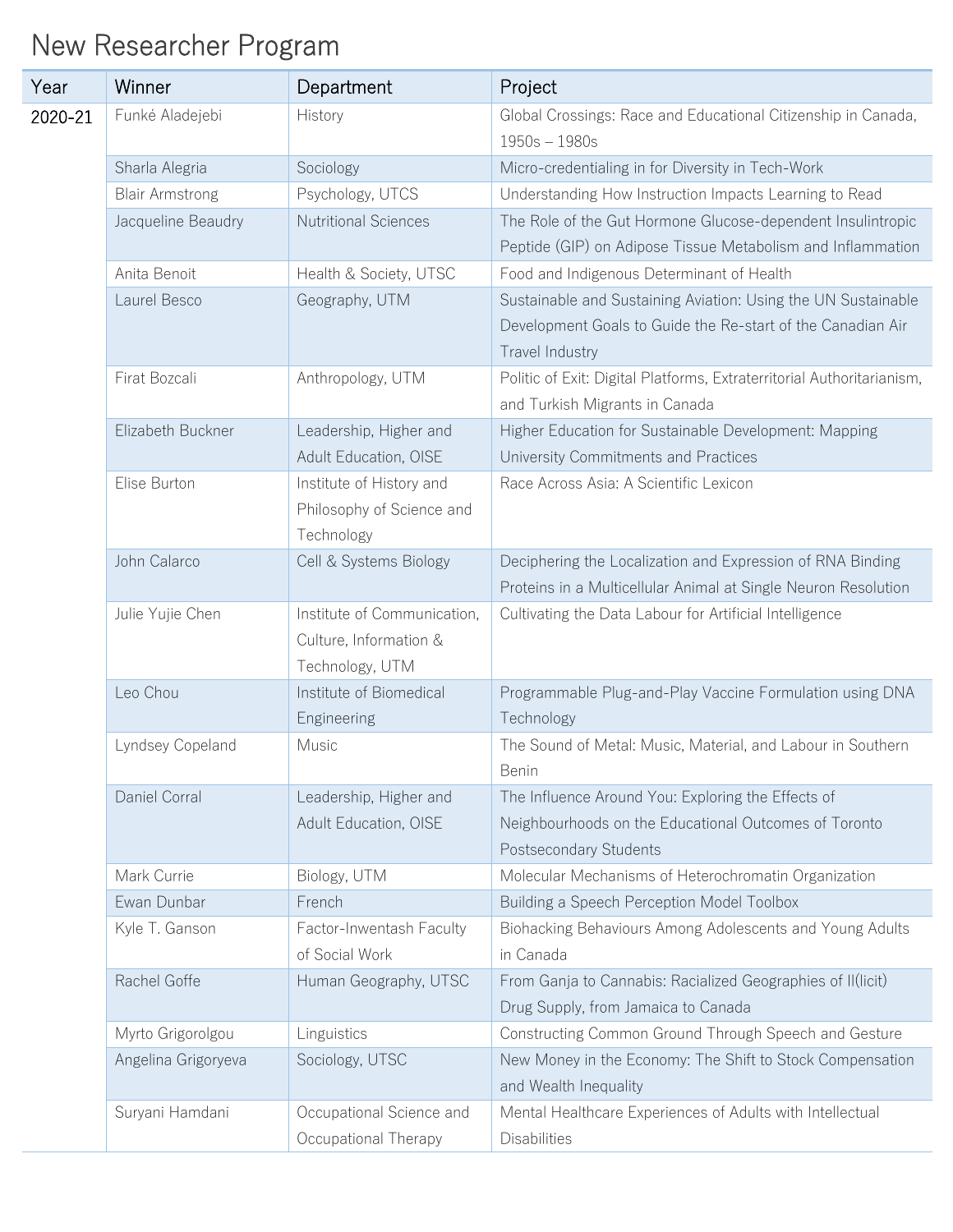| Year    | Winner               | Department                                                | Project                                                                                                                                                      |
|---------|----------------------|-----------------------------------------------------------|--------------------------------------------------------------------------------------------------------------------------------------------------------------|
| 2020-21 | Emily Ho             | Occupational Science and                                  | Psychological and Physical Determinants of Participation in                                                                                                  |
|         |                      | Occupational Therapy                                      | Youth with Upper Limb Musculoskeletal Disabilities                                                                                                           |
|         | Jonathan Horowitz    | Sociology                                                 | Fields of Study and Inequality from the Boomers to Millennials                                                                                               |
|         | Kaja Jasinka         | Applied Psychology &                                      | Impact of Interrupted Schooling on the Development of Neural                                                                                                 |
|         |                      | Human Development, OISE                                   | Systems for Reading in Resettled Refugee Children                                                                                                            |
|         | Sumayya Kassamali    | Anthropology                                              | Migrant Domestic Labour and Economic Crisis in Lebanon                                                                                                       |
|         | Eliot Leffler        | Arts, Culture and Media,<br><b>UTSC</b>                   | The 2022 Oberammergau Passion Play: An Ethnographic Study<br>of Theatre-making and Community Dialog                                                          |
|         | Suzie Lima           | Linguistics                                               | Counting and Measuring in African Languages Spoken in<br>Toronto                                                                                             |
|         | Yevgeny Liokumovich  | Mathematical and<br>Computational Sciences,<br><b>UTM</b> | New Frontiers in Min-Max Theory                                                                                                                              |
|         | Christopher Maddison | Computer Science                                          | Learning with Discrete Structure                                                                                                                             |
|         | Vasanti Malik        | <b>Nutritional Sciences</b>                               | Nutritional Quality and Environmental Sustainability of the<br>Canadian Diet: An Innovative Approach to Chronic Disease<br>Prevention Across the Life Course |
|         | Alex Mariakakis      | Computer Science                                          | Continuous Passive Sensing for Bayesian Diagnostics in Mobile<br>Health                                                                                      |
|         | Andrew McDougall     | Political Science, UTSC                                   | Canadian Constitutional Politics in Transition: From Crisis to<br>Stabilization                                                                              |
|         | J. Rafael Montenegro | Donnelly Centre for Cellular                              | Mapping the Dark Metabolome Using Click-Chemistry Tools                                                                                                      |
|         | <b>Burke</b>         | & Biomedical Research                                     |                                                                                                                                                              |
|         | Kristin Musselman    | Physical Therapy                                          | Through the Lens of People Living with Spinal Cord Injury:<br>Using Photovoice to Prevent Falls                                                              |
|         | <b>Emily Nalder</b>  | Occupational Science and<br>Occupational Therapy          | Developing an Online, Occupational-based, Intervention for<br>Post-secondary Student Mental Health                                                           |
|         | Cillian O'Hogan      | Centre for Medieval Studies                               | Late Latin Poetry in Context: Towards a Comparative Literature<br>of Late Antiquity                                                                          |
|         | Papyan Vardan        | Mathematics                                               | Neural Collapse: Beyond the Last-layer                                                                                                                       |
|         | Hui Peng             | Chemistry                                                 | Accelerating Chemical Toxicity Screening with a "Top-down"<br><b>Bioanalytical Platform</b>                                                                  |
|         | Nayan Reiter         | Rotman School of                                          | The Emergence of Virtual Investor Relations: Investor                                                                                                        |
|         |                      | Management                                                | Communication in the Face of COVID-19                                                                                                                        |
|         | Vahid Sarhangian     | Mechanical and Industrial<br>Engineering                  | Managing Admissions to Inpatient Rehabilitation Care                                                                                                         |
|         | Florian Shkurti      | Mathematical and<br>Computational Sciences,<br><b>UTM</b> | Robotics and Machine Learning in the Wild: New Directions in<br>Automated Environmental Monitoring                                                           |
|         | John Simpson-Porco   | <b>Electrical and Computer</b><br>Engineering             | Robust High-performance Algorhythms for Feedback<br>Optimization                                                                                             |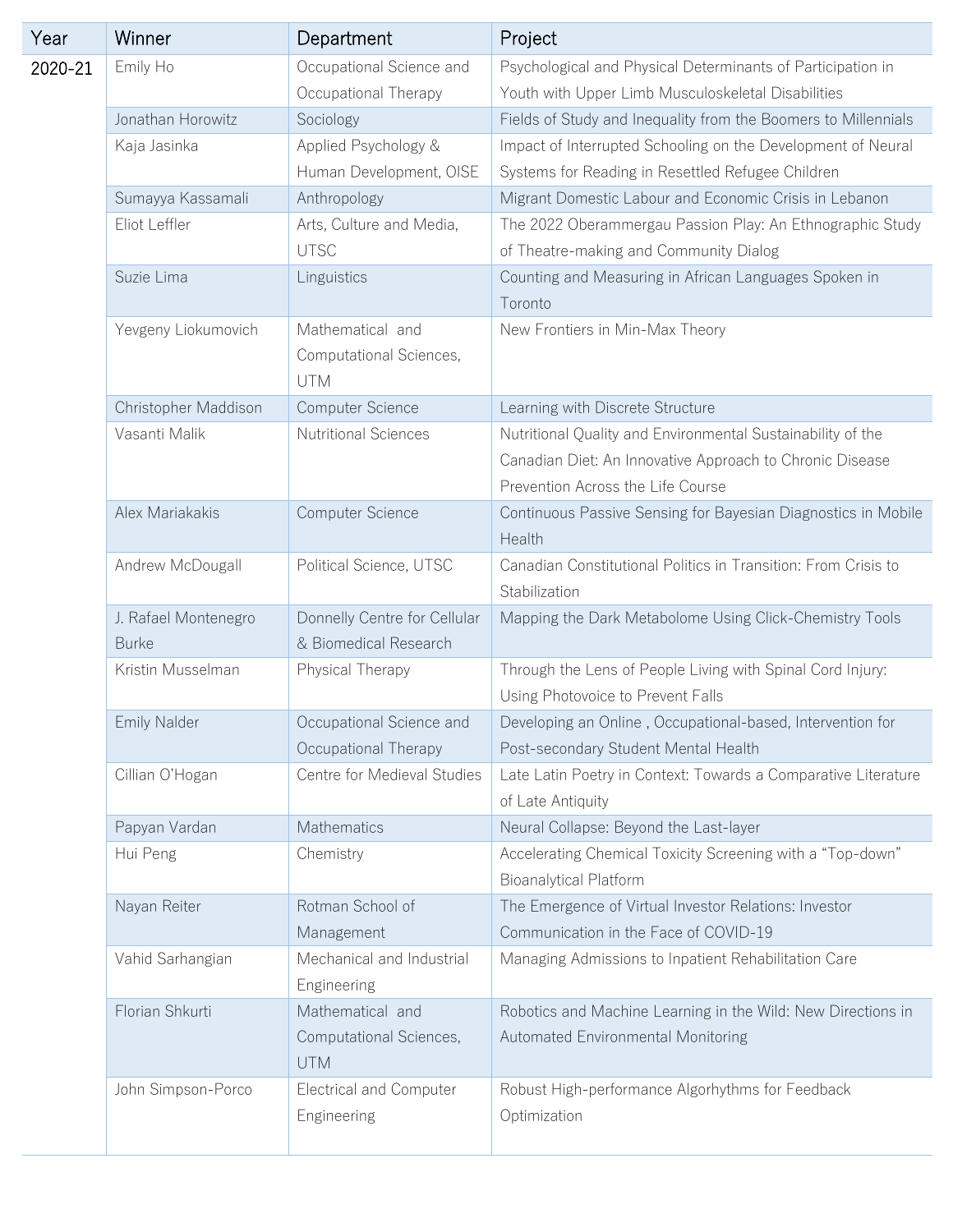| Year    | Winner                | Department                                      | Project                                                                                                             |
|---------|-----------------------|-------------------------------------------------|---------------------------------------------------------------------------------------------------------------------|
| 2020-21 | Jacqueline Sztepanacz | Ecology and Evolutionary                        | Disentangling Genetic and Selective Constraints in the                                                              |
|         |                       | <b>Biology</b>                                  | Evolution of Sex Differences                                                                                        |
|         | Jun Jie Eugene Tan    | Rotman School of                                | Aggregate Economic Shocks and the Small and Medium                                                                  |
|         |                       | Management                                      | <b>Enterprise Sector</b>                                                                                            |
|         | <b>Trevor Teitel</b>  | Philosophy                                      | Modality and Space Time Physics                                                                                     |
|         | Marianne Touchie      | Civil and Mineral                               | Evidence-based Compartmentalization Requirements for                                                                |
|         |                       | Engineering                                     | Apartment Buildings to Improve Building Energy Performance<br>and Occupant Health and Comfort                       |
|         | Ila Varma             | Mathematics                                     | Arithmetic Statistics: Asymptotics on Number Fields and their                                                       |
|         |                       |                                                 | Class Groups                                                                                                        |
|         | Nandita Vijakumar     | Computer & Mathematical                         | Accelerating Robot Tasks in Resource-constrained Autonomous                                                         |
|         |                       | Sciences, UTSC                                  | Vehicles                                                                                                            |
|         | Kevin J. White        | Study of Religion                               | Decolonizing Haudenosaunee Oral History: Developing<br>Collaborative Research Methods with Six Nations of the Grand |
|         |                       |                                                 | River                                                                                                               |
|         | Shana Ye              | <b>Historical and Cultural</b><br>Studies, UTSC | Sexing the Empire: The Economy of Sexuality and the Rise of<br>Global China                                         |
|         | Irene Yi              | Rotman School of                                | Which Firms Require More Governance? Evidence from Mutual                                                           |
|         |                       | Management                                      | Funds; Revealed Preferences                                                                                         |
|         | Yun William Yu        | Computer & Mathematical                         | Development of a Long-read Haplotype Phasing Methods and                                                            |
|         |                       | Sciences, UTSC                                  | Theory                                                                                                              |
|         | Kenneth Yu            | Classics                                        | After Aristotle, Before Theology: The Invention of Religion in<br>Hellenistic and Imperial Greece                   |
| 2019-20 | Elizabeth Acorn       | Political Science, UTSC                         | Governance at Home and Abroad: The Origins and Impact of                                                            |
|         |                       |                                                 | Corporate Criminal Law in Canada                                                                                    |
|         | Andrea Allen          | Anthropology                                    | Other Sheep Not of this Fold: LGTB Evangelicals in Brazil and<br>the Brazilian Diaspora                             |
|         | Martha Balaguera      | Political Science, UTM                          | Abolition, Legal Accomplishment and the Caravanation of                                                             |
|         | Cuervo                |                                                 | Asylum at the US-Mexico Border                                                                                      |
|         | Michael William Best  | Psychology, UTSC                                | An Examination of Factors Underlying Neurocognitive                                                                 |
|         |                       |                                                 | Impairment in Schizophrenia: Defeatist Beliefs, Mood, and<br>Amotivation                                            |
|         | Merve Bodur           | Mechanical and Industrial                       | Optimizing Strategic Decisions for Electric Car Sharing Systems                                                     |
|         |                       | Engineering                                     |                                                                                                                     |
|         | Waqas Butts           | Anthropology, UTSC                              | Cities of Change: Urbanization, Infrastructure and the                                                              |
|         |                       |                                                 | Environment of Pakistan                                                                                             |
|         | Mark Campbell         | Arts, Culture and Media,<br><b>UTSC</b>         | Hip-Hop Archives: Remixing the Production of Knowledge                                                              |
|         | Laurent Xavier C.     | Management, UTSC                                | The Disappearing Middle Class and Educational Attainment                                                            |
|         | Cavenaile             |                                                 |                                                                                                                     |
|         | Urvashi Charkravarty  | English, UTSC                                   | Dark Futures: Slavery and the Reproduction of Race in the Early<br>Modern British Atlantic World                    |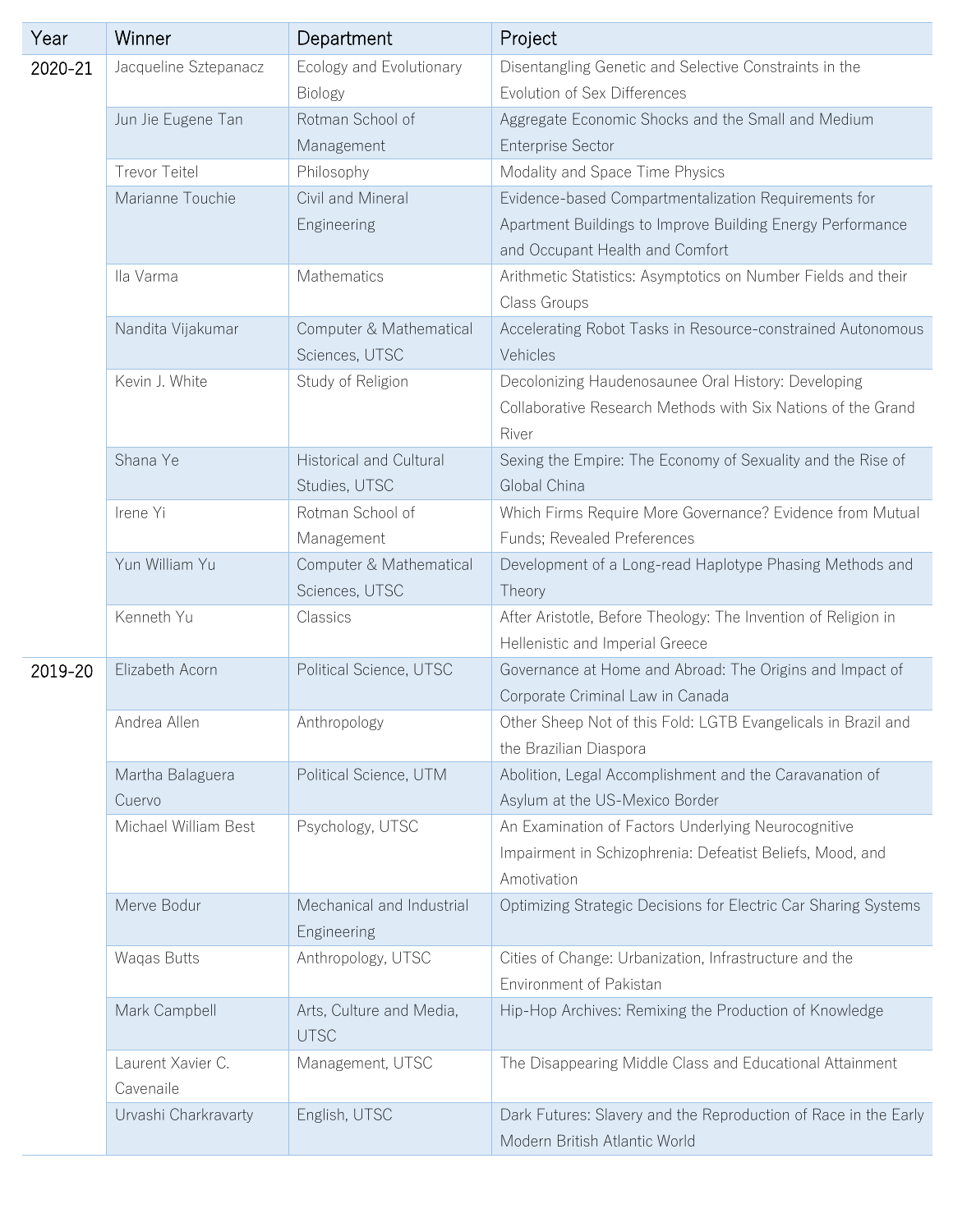| Year    | Winner              | Department                                                                 | Project                                                                                                        |
|---------|---------------------|----------------------------------------------------------------------------|----------------------------------------------------------------------------------------------------------------|
| 2019-20 | Nicole Charles      | History, UTM                                                               | Sugar, Slavery and the Gendered Distribution of Diabetes in<br><b>Barbados</b>                                 |
|         | Akash Chattopadhyay | Management, UTM                                                            | Business Group Complexity and Firm Valuation: Evidence from<br>Korea                                           |
|         | Xu Chu              | Earth Sciences                                                             | Metamorphic Carbon Source in Continental Arcs and<br>Contribution to the Cretaceous Thermal Maximum            |
|         | Alexandre Corhay    | Finance                                                                    | Inflation, Nominal Debt, and Credit Supply                                                                     |
|         | Lauren Cramer       | Cinema Studies Institute                                                   | A Black Joint: Hip-Hop and the Architecture of Blackness                                                       |
|         | Negin Dahya         | Institute of Communication,<br>Culture, Information and<br>Technology, UTM | Portraits of Education Change: Redefining Pedagogy and<br>Technology in Refugee Camps                          |
|         | Michelle Diagle     | Geography                                                                  | Locating Land-Body Relationalities in Environmental Justice for<br>Indigenous Peoples in Canada                |
|         | Claudia Diaz Rios   | Leadership, Higher and<br>Adult Education, OISE                            | Education Responses to Venezuelan Migrant Children in<br>Columbia                                              |
|         | Gregory Distelhorst | Centre for Industrial<br>Relations and Human<br>Resources                  | How Do Workers Define 'Good Jobs'? Preferences for Working<br>Conditions in the Global Garment Industry        |
|         | Gwen Eadie          | Astronomy and<br>Astrophysics                                              | Understanding Dark Matter in Galaxies with Bayesian<br>Interference and Spacial Statistics                     |
|         | Jim Goldman         | Economics, UTM                                                             | Government Spending, Corporate Behaviour and<br>Competitiveness                                                |
|         | Daniel Gregory      | Earth Sciences                                                             | Testing the Pyrite Paleo-Ocean Chemistry Proxy Using Modern<br>Analogues                                       |
|         | Anup Grewal         | Historical and Cultural<br>Studies, UTSC                                   | Chinese Socialist Feminist Imaginaries and their Global Context                                                |
|         | Cassandra Hartblay  | Anthropology, UTSC                                                         | Cripping Communitas: Performance Ethnography Research on<br>the Disability Theatre Process                     |
|         | Christopher Higgins | Human Geography, UTSC                                                      | Form, Function, and Local Dynamics: Measuring Neighborhood<br>Morphological and Behavioural Context in Toronto |
|         | Janelle Joseph      | Kinesiology and Physical<br>Education                                      | Black Physical Literacies: Anti-Racism Movements and<br>Education                                              |
|         | Arlo Kempf          | Curriculum, Teaching and<br>Learning, OISE                                 | Teacher Practice, Racial Equality and Class Size                                                               |
|         | Ellen Lockhart      | Musicology, Faculty of<br><b>Music</b>                                     | Object Lessons from the 19 <sup>th</sup> Century: Nature, Material, and the<br><b>Emergence of Musicology</b>  |
|         | Adam Martin         | Physical and Environmental<br>Sciences, UTSC                               | The Role of Wood Chemical Traits in Global Forest Carbon<br>Dynamics                                           |
|         | Heather McFarlane   | Cell and Systems Biology                                                   | Proof-Reading Plant Cell Wall Glycoproteins                                                                    |
|         | Scott McIvor        | Biological Sciences, UTSC                                                  | Healthy Soils for Ground-Nesting Bees: the Next Step in<br>Conservation and Pollination Service Delivery       |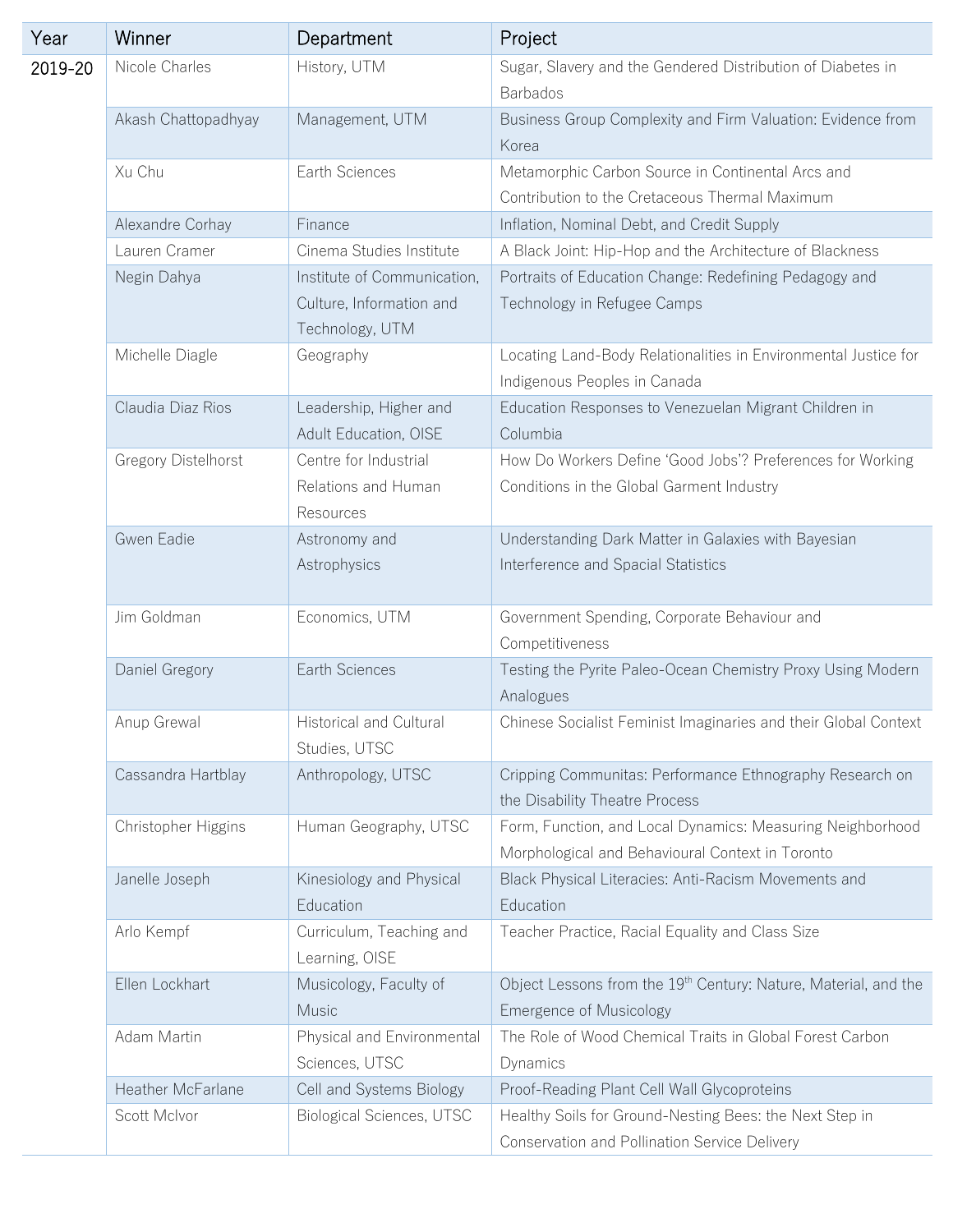| Year    | Winner                  | Department                                    | Project                                                                    |
|---------|-------------------------|-----------------------------------------------|----------------------------------------------------------------------------|
| 2019-20 | Glenn Mott              | Physical and Environmental                    | The Evolution of a Complex Signaling Network that Controls                 |
|         |                         | Sciences, UTSC                                | Plant Growth and Defense                                                   |
|         | Derek Ng                | Biology, UTM                                  | Knowledge Discovery in Molecular Structural Biology: A                     |
|         |                         |                                               | Grounded Theory Approach                                                   |
|         | Nicole Novroski         | Anthropology, UTM                             | Highly Informative Genetic Markers for Enhanced Forensic                   |
|         |                         |                                               | <b>DNA Mixture Deconvolution</b>                                           |
|         | Fikile Nxumalo          | Curriculum, Teaching and                      | Learning with Place: Exploring Environmental Justice with                  |
|         |                         | Learning, OISE                                | Marginalized Young Children                                                |
|         | Nicolas Papernot        | <b>Electrical and Computer</b><br>Engineering | Trustworthy Machine Learning                                               |
|         | Amaya Perez-Brumer      | Dalla Lana School of Public                   | PrEP Implementation Paradox: Social and Structural                         |
|         |                         | Health                                        | Determinants of HIV Prevention Implementation in the                       |
|         |                         |                                               | Aftermath of Clinical Trials                                               |
|         | Silvana Pesenti         | <b>Statistical Sciences</b>                   | Dependence Uncertainty Qualification in Insurance Risk                     |
|         |                         |                                               | Management                                                                 |
|         | Christian Pfeiffer      | Philosophy, UTSC                              | Aristotle's Metaphysics H                                                  |
|         | Adrien Rannaud          | Language Studies, UTM                         | Press and Celebrity Culture in Quebec (1930-1960)                          |
|         | Anjuli Raza Kolb        | English and Drama, UTM                        | Commodinyms: Sugar, Water, World Literature                                |
|         | Laura Risk              | Arts, Culture and Media,                      | Sustaining Community Music-Making in Quebec Through                        |
|         |                         | <b>UTSC</b>                                   | Historical Inquiry and Mobilization of Audiovisual Archives                |
|         |                         |                                               |                                                                            |
|         | Victor Rivas            | Spanish and Portuguese                        | New Latin American Testimonios: Venezuelan Diasporic                       |
|         |                         |                                               | Narratives in Canada and Abroad                                            |
|         | Rachel Ruttan           | Organizational Behaviour                      | Moral Aversion to Quantification                                           |
|         |                         | and HR Management                             |                                                                            |
|         | Tim Sayle               | <b>History</b>                                | Imminence of War                                                           |
|         | Avery Slater            | English and Drama, UTM                        | Late-Modernist Poetics and the Language of Computation                     |
|         | Nicholas Spence         | Sociology, UTSC                               | The Impact of Social Context (Income Inequality) on Health                 |
|         |                         |                                               | Among Indigenous Peoples in Canada                                         |
|         | Jason Spicer            | Geography                                     | From Workers to Owners? The Challenges and Benefits of                     |
|         |                         |                                               | Selling Retiring Owner's Small Businesses to Employees                     |
|         | Anna Thomas             | English and Drama, UTM                        | Forms of Rearrangement                                                     |
|         | Anton Tsoy<br>Mark Wade | Economics<br>Applied Psychology and           | Optimal Time-Consistent Debt Policies                                      |
|         |                         | Human Development, OISE                       | Threat, Deprivation, and Executive Functioning in Childhood<br>Adolescence |
|         | Jue Wang                | Geography, UTM                                | Developing a Food Environment Exposure Assessment System                   |
|         |                         |                                               | Using GPS Tracking and Geotagged Social Media Data                         |
|         | Jennifer Wemigwans      | Leadership, Higher and                        | 4D Indigenous Languages Prototype                                          |
|         |                         | Adult Education, OISE                         |                                                                            |
|         | Elizabeth Wijaya        | Visual Studies, UTM                           | Luminous Waves: Transregional Visions and Networks in                      |
|         |                         |                                               | Contemporary Southwest Asian Independent Cinema                            |
|         |                         |                                               |                                                                            |
|         |                         |                                               |                                                                            |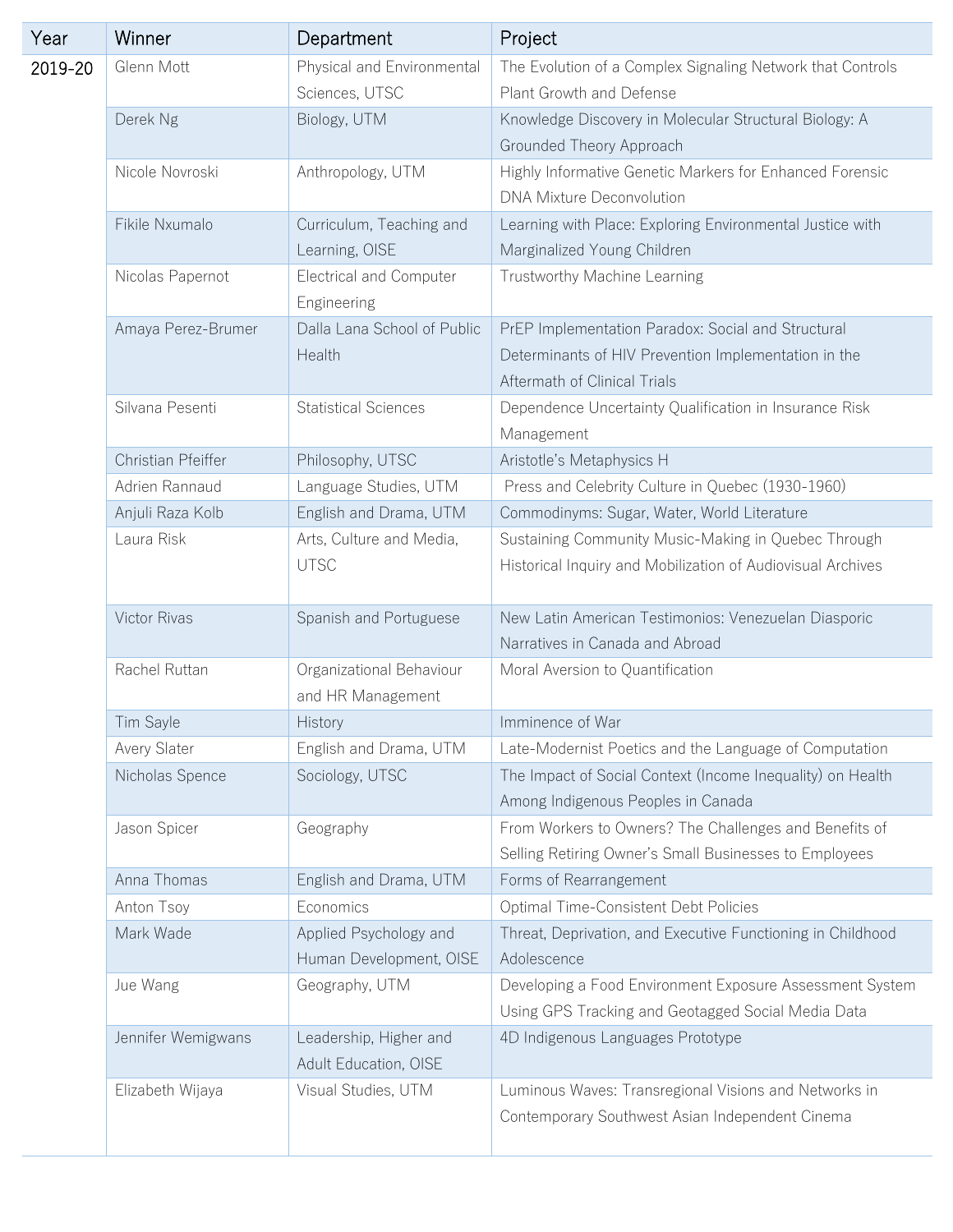| Year    | Winner               | Department                  | Project                                                           |
|---------|----------------------|-----------------------------|-------------------------------------------------------------------|
| 2019-20 | Ting Kam Leonard     | Computer and                | New Tools for Statistics and Machine Learning Using               |
|         | Wong                 | Mathematical Sciences,      | Logarithmic Divergences                                           |
|         |                      | <b>UTM</b>                  |                                                                   |
|         | Masayuki Yano        | Institute for Aerospace     | Rapid and Reliable Prediction of Complex Flow: Systematic         |
|         |                      | <b>Studies</b>              | Synthesis of Model and Data                                       |
|         | Scott Yuzwa          | Laboratory Medicine and     | Investigating Molecular Mechanisms Controlling the                |
|         |                      | Pathobiology                | Development Emergence of Adult Neural Stem Cells                  |
| 2018-19 | Tania Aguila-Way     | English                     | Saving Seeds, Decolonizing the Commons: Seed Ecology and          |
|         |                      |                             | Setter Conservationism in Canadian Literature                     |
|         | Monica Alexander     | <b>Statistical Sciences</b> | Using Facebook data to measure and understand migration           |
|         |                      |                             | patterns in Canada                                                |
|         | Melissa Anderson     | Earth Sciences              | Geodynamic controls of hydrothermal ore formation in the          |
|         |                      |                             | Tonga-Kermadec subduction zone: Towards regional                  |
|         |                      |                             | exploration models for inactive deposits on the seafloor          |
|         | Noel Anderson        | Political Sciences, UTM     | Wars Without End: Competitive Intervention and its                |
|         |                      |                             | Consequences for Internal Conflict                                |
|         | Barend Beekhuizen    | Language Studies, UTM       | Word Meaning in Action                                            |
|         | Amy Bilton           | Mechanical and Industrial   | Development of a Computational Fluid Dynamics-Based               |
|         |                      | Engineering                 | Dissolved Oxygen Model for Aquaculture Ponds                      |
|         | Jennifer Brant       | Curriculum Teaching and     | Indigenous Student Experiences Post TRC: Indigenous               |
|         |                      | Learning, OISE              | Requirement Courses in Teacher Education                          |
|         |                      |                             |                                                                   |
|         | Jennifer Brooks      | Dalla Lana School of Public | Evaluation of effectiveness of risk prediction models used in the |
|         |                      | Health                      | High Risk Ontario Breast Screening Program                        |
|         | Michelle Cameron     | Anthropology                | Biocultural influences on skeletal growth and development         |
|         | Laura Cirelli        | Sociology, UTSC             | Infant musical engagement in the home and community               |
|         | Aaron Conway         | Faculty of Nursing          | Pilot randomized controlled trial of nasal high flow oxygen       |
|         |                      |                             | during procedural sedation and analgesia                          |
|         | Brendan de Kenessey  | Philosophy                  | Relationships and Moral Constraints                               |
|         | Fedor Dokshin        | Sociology                   | Going Solar: The Social Determinants of Residential Solar         |
|         |                      |                             | Panel Diffusion                                                   |
|         | Maria Drout          | Astronomy and               | Multimessenger Gravitational-Wave Astrophysics: From Single       |
|         |                      | Astrophysics                | Objects to Population Studies                                     |
|         | Emine Fidan Elcioglu | Sociology, UTSC             | The Political Effects of Takin in Strangers: An Interview-Based   |
|         |                      |                             | Study of the Motivations, Experiences, and Worldviews of          |
|         |                      |                             | Private Sponsors in Canada                                        |
|         | Murat A. Erdogdu     | Computer Science            | Non-convex Optimization for Machine Learning: Theory and          |
|         |                      |                             | Methods                                                           |
|         | Catherine Evans      | Centre for Criminology and  | Fire and Powder: Arson and Accident in the British Empire         |
|         |                      | Sociolegal Studies          |                                                                   |
|         | Cindy Ewing          | History                     | Postcolonial Solidarities: Documenting the International          |
|         |                      |                             | Relations of the Global South                                     |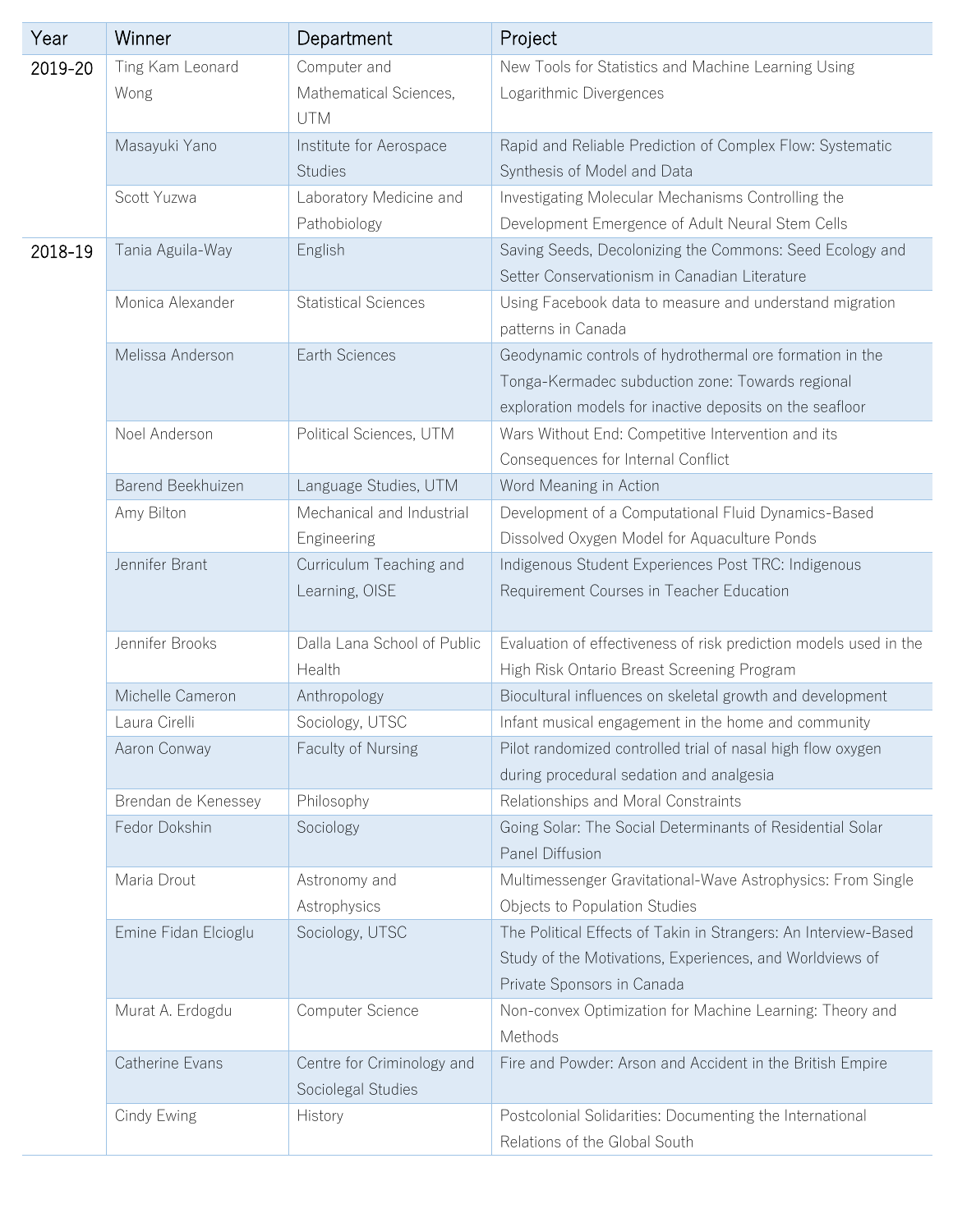| Year    | Winner                | Department                                              | Project                                                                                                                                                     |
|---------|-----------------------|---------------------------------------------------------|-------------------------------------------------------------------------------------------------------------------------------------------------------------|
| 2018-19 | Jerry Flores          | Sociology, UTM                                          | Disappearing in the City: An Urban Ethnography of Missing and<br>Murdered Indigenous Women and Men                                                          |
|         | Ethan Fosse           | Sociology, UTSC                                         | The Consequences of Downward Social Mobility in the United<br>States and Canada                                                                             |
|         | Michael Garton        | Institute of Biomaterials<br>and Biomedical Engineering | A strategy for expanding cell capabilities to sense their<br>environment                                                                                    |
|         | Marzyeh Ghassemi      | Computer Science                                        | Evaluating the Impact of Recommendations on Clinical Practice                                                                                               |
|         | Eliana Gonzales-Vigil | Biological Sciences, UTSC                               | Uncovering a silent player: the role of the microbiome in plant-<br>insect interactions                                                                     |
|         | Tovi Grossman         | Computer Science                                        | Interactive Guidance for Large Scale and Collaborative<br>Fabrication                                                                                       |
|         | Quinn Gundy           | Faculty of Nursing                                      | "Conflict of interest as ethical shorthand: Articulating and<br>managing the range of "non-financial" interests and their<br>impact on biomedical research" |
|         | Sarah Gutsche-Miller  | Faculty of Music                                        | Ballet at the Opéra-Comique: Tradition, Modernism, and<br>Nationalism                                                                                       |
|         | Adam Hammond          | English                                                 | Project Dialogism: Toward a Computational History of Vocal<br>Diversity in English-Language Fiction                                                         |
|         | Rosalind Hampton      | Social Justice Education                                | Plotting Black Studies in Canada: Montreal and Toronto                                                                                                      |
|         | Thomas Hurd           | Molecular Genetics                                      | Uncovering how the female germline eliminates deleterious<br>mitochondrial DNA mutations                                                                    |
|         | Hyun Lee              | Biochemistry                                            | Uncovering how cells control against deleterious protein<br>aggregation under stress                                                                        |
|         | Baohua Liu            | Biology, UTM                                            | The Circuit Mechanisms Underlying the Cortical Control of<br>Innate Reflexes                                                                                |
|         | Fan Long              | Computer Science                                        | Program Analysis and Testing for Smart Contracts                                                                                                            |
|         | Semechah K.Y. Lui     | Chemical and Physical<br>Sciences, UTM                  | A holistic approach to understanding the physics of induced<br>earthquakes                                                                                  |
|         | Mary Elizabeth Luka   | Arts, Culture and Media,<br><b>UTSC</b>                 | Understanding how arts and creative networks operate as<br>pivots for social innovation in Canada                                                           |
|         | Charles Martineau     | Management, UTSC                                        | Hacking Information into Markets                                                                                                                            |
|         | Maryam Mehri Dehnavi  | Computer Science                                        | Automating Matrix Code Optimization for Performance and<br>Portability                                                                                      |
|         | Péter Molnár          | <b>Biological Sciences, UTSC</b>                        | Land use change impacts on parasite transmission networks                                                                                                   |
|         | Luther James Obrock   | Historical Studies, UTM                                 | Islamic Poetry in Sanskrit Verse: A Bilingual Edition and Study<br>of Śrīvara's Kathākautuka                                                                |
|         | David Price           | Economics, UTM                                          | Layoffs, job changes, and long-term earning loss                                                                                                            |
|         | Fabio Pusateri        | Mathematics                                             | Mathematical Problems in Fluid Dynamics                                                                                                                     |
|         | Olli Samuli Saarela   | Dalla Lana School of Public<br>Health                   | Casual Mediation Analysis Methods for Evaluating Health Care<br>Provider Performance                                                                        |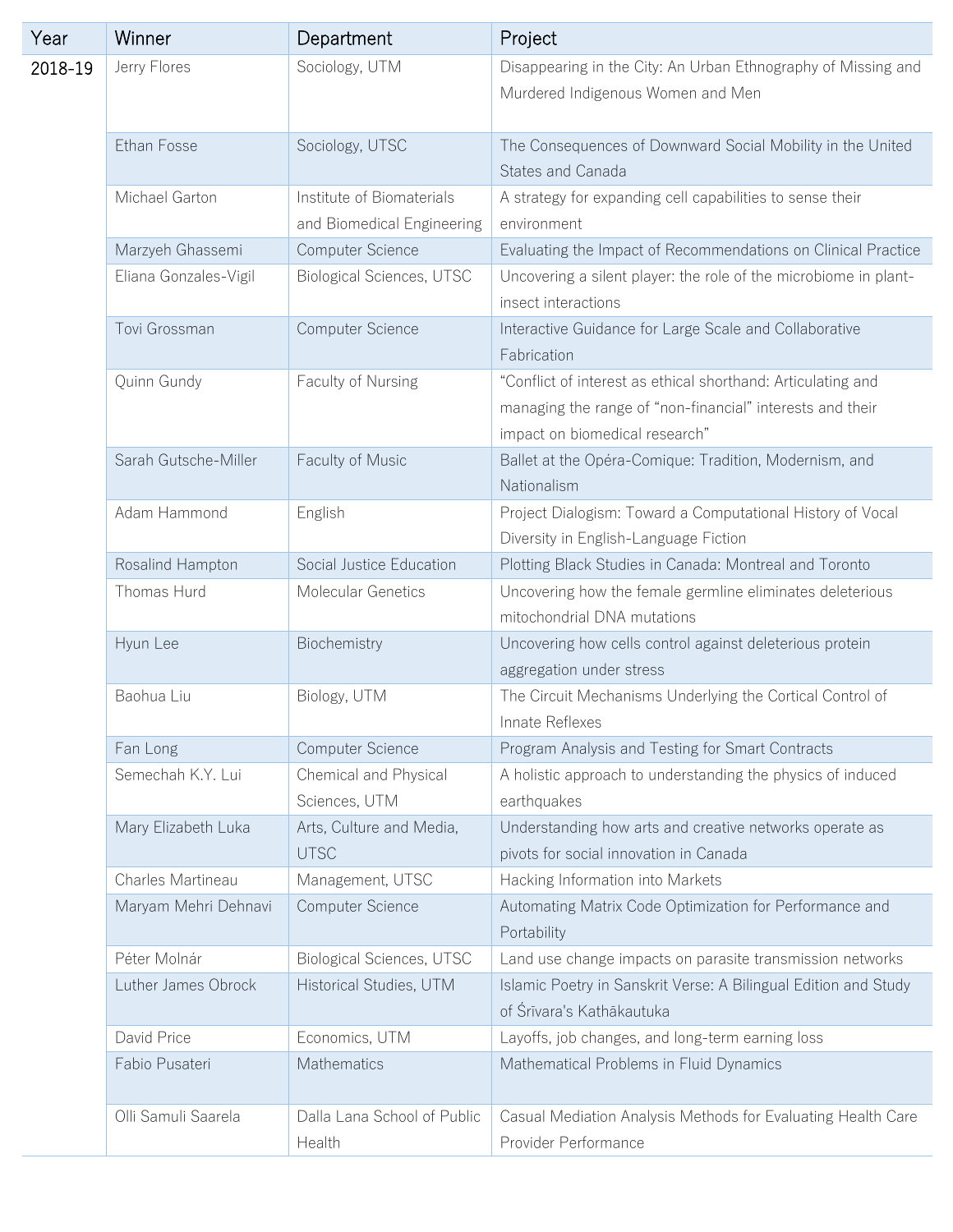| Year    | Winner               | Department                                                | Project                                                                                                                                                                                                                                              |
|---------|----------------------|-----------------------------------------------------------|------------------------------------------------------------------------------------------------------------------------------------------------------------------------------------------------------------------------------------------------------|
| 2018-19 | Tahseen Shams        | Sociology                                                 | Effects of Intra-Ethnic Dynamics on Muslim Integration in                                                                                                                                                                                            |
|         |                      |                                                           | Canada                                                                                                                                                                                                                                               |
|         | Arul Shankar         | Mathematics                                               | Arithmetic Statistics and Analytic Number Theory                                                                                                                                                                                                     |
|         | Jennifer Stellar     | Psychology, UTM                                           | Responding to the Transgressions of Close Others                                                                                                                                                                                                     |
|         | Shauna Sweeney       | Women and Gender                                          | A Free Enterprise: Market Women, Insurgent Economies, and                                                                                                                                                                                            |
|         |                      | Studies Institute                                         | the Making of Caribbean Freedom, 1655-1865                                                                                                                                                                                                           |
|         | Diana Valencia       | Physical & Environmental<br>Science, UTSC                 | Understanding Planetary Habitability                                                                                                                                                                                                                 |
|         | Stanislav Volgushev  | Mathematical and<br>Computational Sciences,<br><b>UTM</b> | Towards fast and reliable inference for large scale data sets                                                                                                                                                                                        |
|         | Joseph Williams      | Computer Science                                          | Continually Improving User Interfaces                                                                                                                                                                                                                |
|         | Katherine Williams   | English                                                   | Kingly Fair: Early Modern Disability and the Performance of<br>Sovereignity                                                                                                                                                                          |
|         | Mark Wilson          | Chemistry                                                 | All-in-one excitonic upconversion nanoparticles for low-<br>intensity, background-free biomedical imaging                                                                                                                                            |
|         | Jia Xue              | Faculty of Social Work                                    | Information Communication Technologies and Attitudes<br>towards Sexual Assault: An Internet-based Survey of U.S. and<br>Canadian College Students                                                                                                    |
|         | Marius Zoican        | Management, UTM                                           | Digital Finance: Initial Coin Offerings and Token Market<br>Structure                                                                                                                                                                                |
| 2017-18 | Matthew Adams        | Geography                                                 | STUCAN - A Spatially-transferable and Temporally-resolved<br>Urban Corridor Air and Noise pollution model- How to locate air<br>pollution monitors in an urban environment, and baseline air<br>and noise pollution data for the Hurontario LRT line |
|         | Syed Ishtiaque Ahmed | Computer Science                                          | Computing for Voice: Advancing Technology to Reduce<br>Marginalization                                                                                                                                                                               |
|         | Mitchell Akiyama     | Visual Studies, UTM                                       | The Digital Aby Warburg: Analyzing Visual Culture in the Age of<br>Artificial Intelligence                                                                                                                                                           |
|         | David Barnett        | Philosophy                                                | Intellectual Autonomy and the First-Person Perspective                                                                                                                                                                                               |
|         | Johnathan P.         | Economics                                                 | Nature via Nurture: Gene-Environment Interactions and                                                                                                                                                                                                |
|         | Beauchamp            |                                                           | Economic Outcomes                                                                                                                                                                                                                                    |
|         | Stephanie Begun      | Factor-Inwentash Faculty                                  | Pregnancy and Family Planning among Young Women                                                                                                                                                                                                      |
|         |                      | of Social Work                                            | Experiencing Homelessness in Canada: Exploring Youths'<br>Attitudes, Experiences, and Needs for Reproductive and Sexual<br><b>Health Information Services</b>                                                                                        |
|         | Eliot Britton        | Faculty of Music                                          | Computer Assisted Analysis of Rhythmic Electronic Music                                                                                                                                                                                              |
|         | Claire Celerier      | Rotman School of<br>Management                            | Endogenous Payoff Design and Behavioral Biases: Evidence<br>from Randomized Investment Experiments                                                                                                                                                   |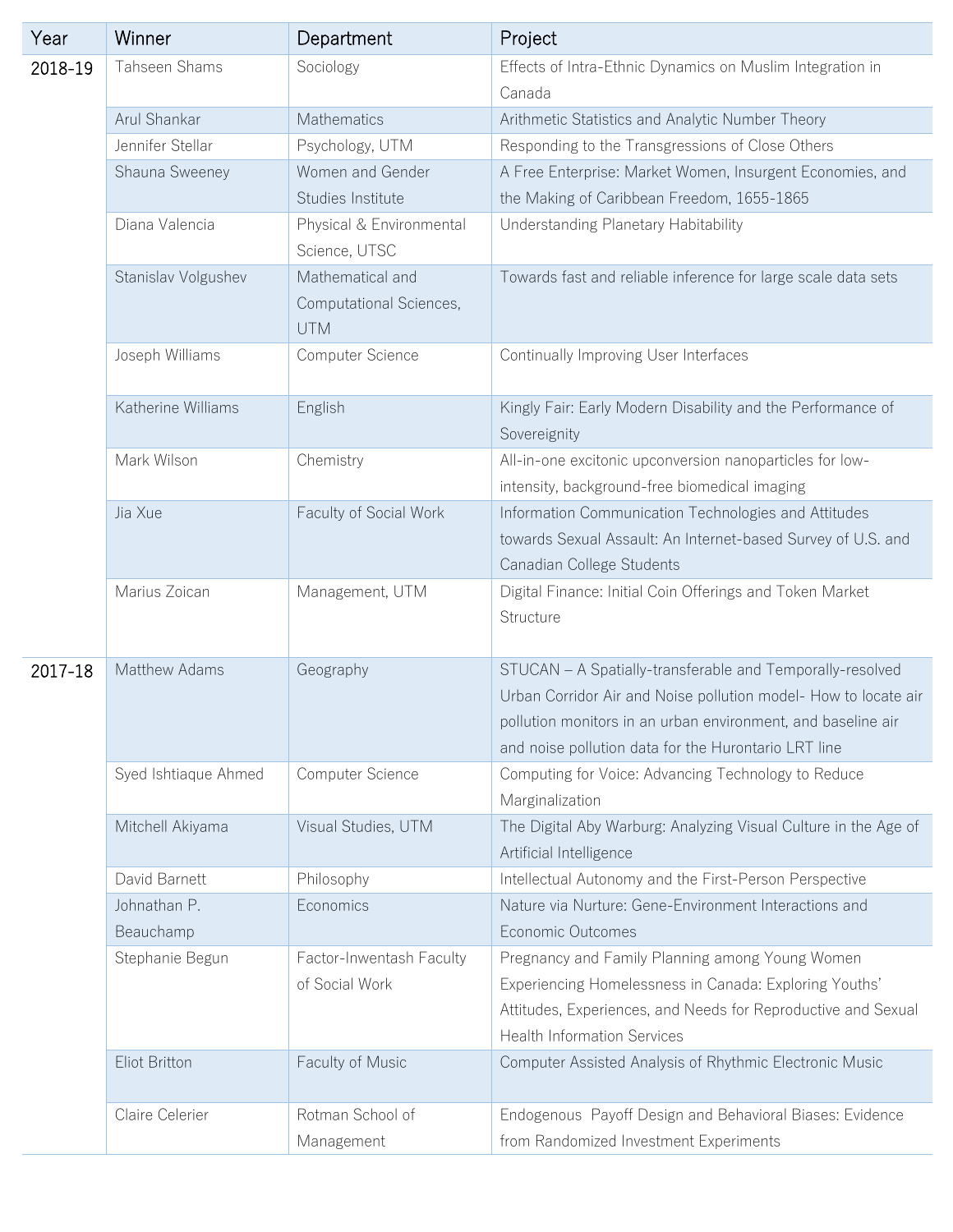| Year    | Winner                         | Department                                                        | Project                                                                                                                                                |
|---------|--------------------------------|-------------------------------------------------------------------|--------------------------------------------------------------------------------------------------------------------------------------------------------|
| 2017-18 | T.L. Cowan                     | Arts, Culture & Media,<br><b>UTSC</b>                             | Cross-Platform Cabaret Methods: Digital Infrastructures for<br>Trans-Feminist and Queer Performance and Archive Practices                              |
|         | Derek Denis                    | Language Studies, UTM                                             | New-dialect formation in a Toronto neighbourhood of first<br>arrival                                                                                   |
|         | Robert Diaz                    | Women and Gender<br>Studies Institute                             | "Diasporic Desires: LGBTQ Filipinos and the Promise of Sexual<br>Rights"                                                                               |
|         | Laura Doering                  | Rotman School of<br>Management                                    | Development Brokers: How Relationships Influence Economic<br>Growth                                                                                    |
|         | Katherine Duncan               | Psychology                                                        | How do cholinergic brain states impact memory abilities as we<br>age?                                                                                  |
|         | David Duvenaud                 | Computer Science                                                  | Reconstructing and Predicting Cancer Evolution                                                                                                         |
|         | Maryam Faiz                    | Department of Surgery                                             | Astrocyte heterogeneity in the injured brain                                                                                                           |
|         | Sanja Fidler                   | Mathematical and<br>Computational Sciences,<br><b>UTM</b>         | Interactive Large-Scale Annotation of Image Datasets                                                                                                   |
|         | Amy Finn                       | Psychology                                                        | What children remember and why: How attention can predict<br>developmental shifts in the nature of memory                                              |
|         | Daniel Thomas Goetz            | Management, UTM                                                   | The Role of Therapist Decisions in Access to Mental Health<br>Care                                                                                     |
|         | Christina Guzzo                | Biological Sciences, UTSC                                         | Human Immune Proteins can be Incorporated into the External<br>HIV Virus Coat and Alter Virus Infection                                                |
|         | Fatima Hamlaoui                | French                                                            | Deepening our understanding of African French varieties<br>through a corpus study of the phonetics and phonology of<br>Bàsàa-Cameroonian French        |
|         | Alex Hanna                     | Institute of Communication,<br>Information and<br>Technology, UTM | Racialized Movements, Protest Diffusion, and Digital Media                                                                                             |
|         | Andreas Hilfinger              | Chemical and Physical<br>Sciences, UTM                            | Translating general theorems for stochastic processes into<br>novel analysis tools for single-cell fluctuation data                                    |
|         | William Christopher<br>Johnson | Women and Gender<br>Studies Institute                             | Revolutionary Pan-Africanism at the Grassroots: Transnational<br>Migration, Black Feminism, and Britain's Black Liberation Front                       |
|         | Vincent Kuuire                 | Geography, UTM                                                    | Exploring the transnationalism-integration nexus:<br>Understanding the relationship between integration and origin<br>country social and economic ties |
|         | Marco Magalhaes                | Faculty of Dentistry                                              | Prospective analysis of the malignant transformation of oral<br>dysplasias using a new high resolution invasion test (HRI)                             |
|         | Fadi Masoud                    | Faculty of Architecture,<br>Landscape & Design                    | Coding Flux: A Platform for Climate Based Adaption Urban<br>Codes                                                                                      |
|         | Rijuta Mehta                   | English                                                           | The Anticolonial Snapshot: South Asian Disruptions                                                                                                     |
|         | <b>Andrew Miles</b>            | Sociology, UTM                                                    | Living Right, Feeling Good: The Effects of Moral Action on<br>Positive Emotion                                                                         |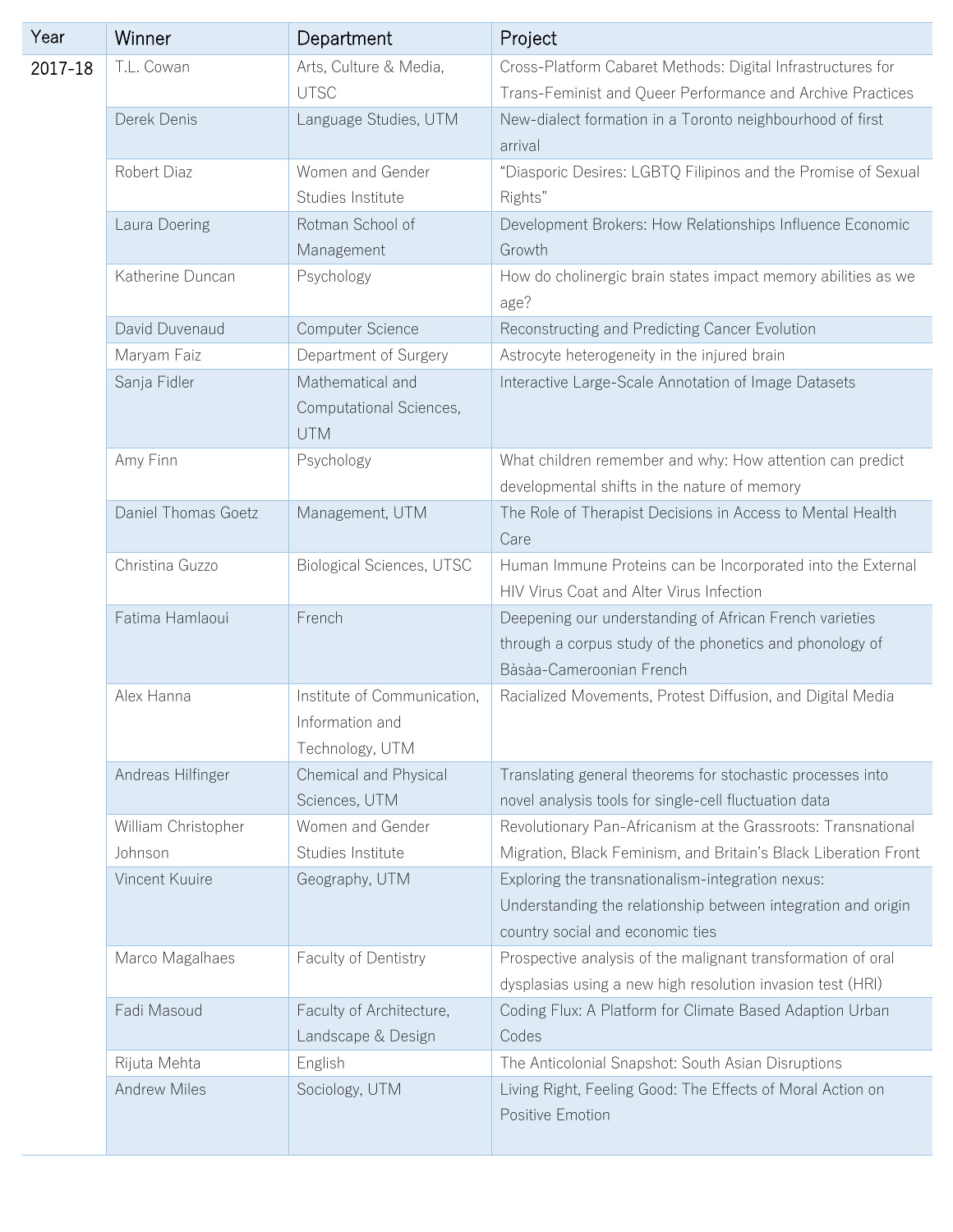| Year    | Winner                | Department                                                      | Project                                                                                                                                                  |
|---------|-----------------------|-----------------------------------------------------------------|----------------------------------------------------------------------------------------------------------------------------------------------------------|
| 2017-18 | Michael Miller        | Philosophy                                                      | Representing Fundamental Particles: Inconsistency and<br><b>Empirical Success</b>                                                                        |
|         | Monika Molnar         | Speech-Language<br>Pathology                                    | Neural and physiological correlates of monolingual and bilingual<br>language processing during the first two years of life                               |
|         | Julie Moreau          | <b>Political Science</b>                                        | Happily Ever After? The Impact of Same-sex Marriage on LGBT<br>Movements in Latin America                                                                |
|         | Nada Moumtaz          | Study of Religion                                               | When Urban Regulations and Institutions Travel: Beirut, Islamic<br>Law, and the Modern State                                                             |
|         | Sarah Murray          | Classics                                                        | The Archaeology of State Failure: Ancient Aegean Society and<br>Economy in 12 <sup>th</sup> Century BCE Attica (Greece)                                  |
|         | Gennady Pekhimenko    | Computer Science,<br>Mathematics and Statistics,<br><b>UTSC</b> | Exploiting Hardware Heterogeneity for Efficient Execution of<br><b>Emerging Applications</b>                                                             |
|         | Kristin Plys          | Sociology, UTM                                                  | Brewing Resistance: Coffee House as a Site of Social Protest<br>Against Postcolonial Authoritarianism in India and Pakistan                              |
|         | V.K. Preston          | Centre for Drama, Theatre,<br>and Performance Studies           | The Archival: Diversifying Theatre, Dance, and Performance<br>Historiography                                                                             |
|         | Sarah Rauscher        | Chemical and Physical<br>Sciences, UTM                          | Elucidating the Structure and Dynamics of Disordered Proteins<br>Underlying Human Health and Disease                                                     |
|         | Aaron Reinke          | Molecular Genetics                                              | Understanding microsporidia host-pathogen interactions and<br>evolution using a tractable animal system                                                  |
|         | Ho Sung Rhee          | Biology, UTM                                                    | Motor Neuron Regulatory Genes and Mechanisms of Their<br>Action                                                                                          |
|         | <b>Blake Richards</b> | <b>Biological Sciences, UTSC</b>                                | Testing the benefits of forgetting: An interdisciplinary<br>investigation on adaptive versus maladaptive forgetting                                      |
|         | Adriana Robertson     | Faculty of Law                                                  | The Trouble with Securities Indices: An Empirical Investigation<br>into Index Constituent Selection                                                      |
|         | Njal Rollinson        | Ecology & Evolutionary<br><b>Biology</b>                        | Establishing and Growing Long-term Monitoring of Spotted<br>Salamanders                                                                                  |
|         | Hannes Rost           | Donnelly Centre                                                 | Longitudinal personalized metabolomics profiling using<br>SWATH-MS mass spectrometry                                                                     |
|         | Sushant Sachdeva      | Mathematical &<br>Computational Sciences,<br>UTM                | Design of Fast Flow Algorithms using Continuous Methods                                                                                                  |
|         | David Samson          | Anthropology, UTM                                               | What is human sleep? A global, comparative investigation of<br>sleep in traditional societies                                                            |
|         | Lauren Schroeder      | Anthropology, UTM                                               | The hybrid phenotype of the coywolf; a new model for hominin<br>evolution                                                                                |
|         | Adriano Senatore      | Biology, UTM                                                    | Systems level analysis of fast electrochemical and slow<br>neuromodulatory neural cell-cell signaling in the basal<br>invertebrate, Trichoplax adhaerens |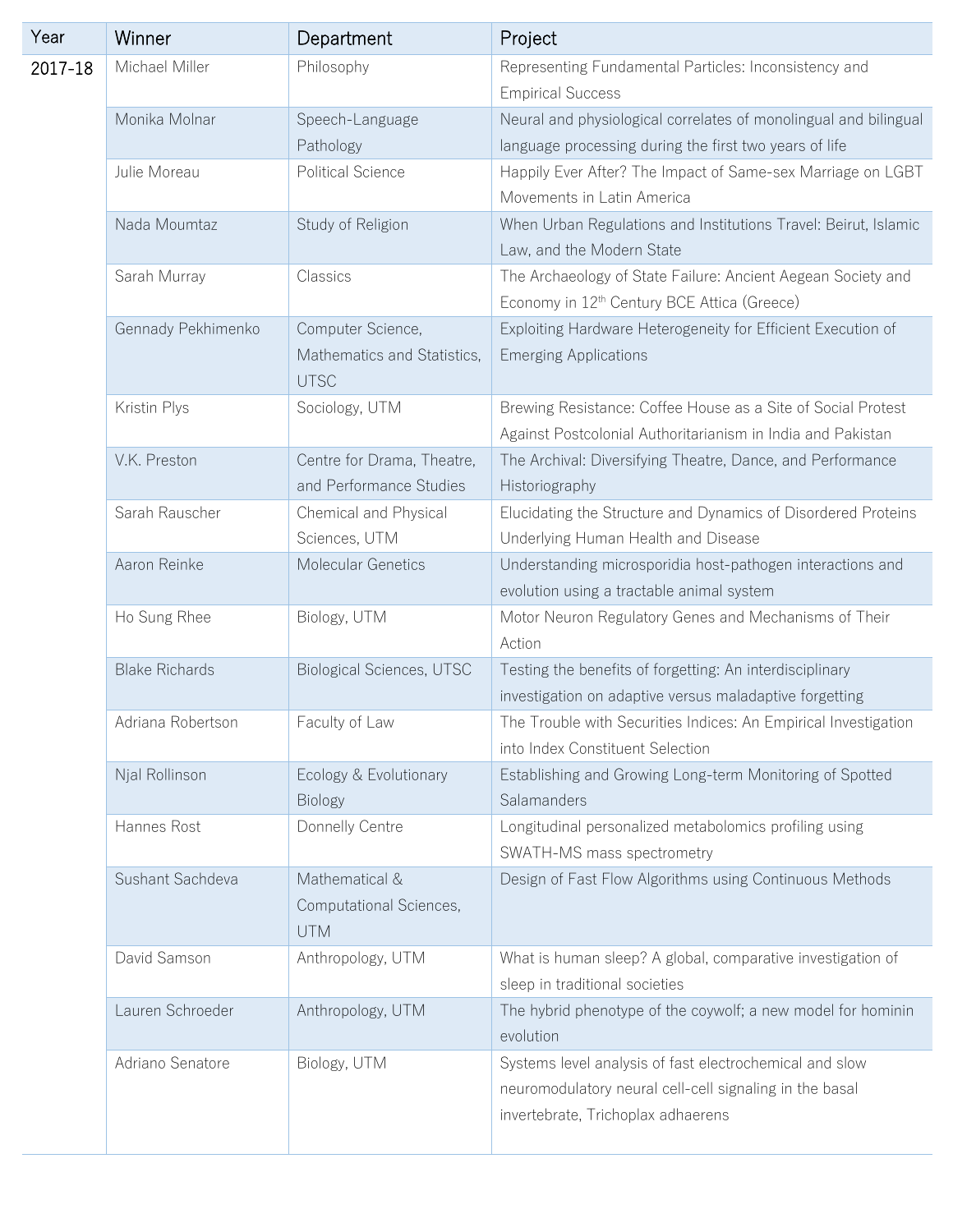| Year    | Winner                           | Department                                                              | Project                                                                                                                   |
|---------|----------------------------------|-------------------------------------------------------------------------|---------------------------------------------------------------------------------------------------------------------------|
| 2017-18 | Nisarg Shah                      | Computer Science                                                        | Using Economic Principles to Design Algorithms for Social<br>Choice                                                       |
|         | Adam Stinchcombe                 | Mathematics                                                             | An In-Silico Model of the Retina                                                                                          |
|         | Ruby May Sullan                  | Physical and Environmental                                              | Tackling Microbial Biofilms one molecule and one cell at a time:                                                          |
|         |                                  | Sciences, UTSC                                                          | dissecting the forces that keep biofilms together                                                                         |
|         | Qiang Sun                        | Computer and<br>Mathematical Sciences,<br><b>UTSC</b>                   | Nonconvex Statistical Optimization for Big Data                                                                           |
|         | Gail Super                       | Sociology, UTM                                                          | Precarious penality on the periphery: crime prevention in South<br>Africa's informal settlements                          |
|         | Shruta Swarup                    | Philosophy                                                              | Democratic Rights and the Duty to Obey                                                                                    |
|         | Daphne Tan                       | Faculty of Music                                                        | Music Theory and the Humanities in Mid-Century America: The<br>Case of Viktor Zuckerandl                                  |
|         | <b>Tod Thiele</b>                | <b>Biological Sciences, UTSC</b>                                        | Validation of a novel screening platform for the discovery of<br>neuroactive compounds                                    |
|         | Tamara Walker                    | History                                                                 | Black Channels of the Pacific: African Itinerants, Intermediaries,<br>and their Routes in the Age of Sail                 |
|         | Rebecca Woods                    | Institute for the History of<br>Philosophy of Science and<br>Technology | Empire of Cold: Science, Nature, and the Economy of Cold                                                                  |
|         | Haley Wyatt                      | Biochemistry                                                            | How do macromolecular nuclease complexes safeguard<br>genome integrity?                                                   |
|         | Yang Xu                          | Computer Science                                                        | Large-scale learning of non-literal expressions in natural<br>language                                                    |
|         | Alberto Zambendetti              | Italian Studies                                                         | Situating Francesco Pasinetti: Theory and Practice of Italy's<br>First Film Scholar                                       |
|         | Yu Zou                           | Department of Materials<br>Science and Engineering                      | Accelerating discovery and manufacturing a novel metallic<br>materials: a new methodology                                 |
| 2016-17 | Anabela Alves dos<br>Santos Rato | Spanish and Portuguese                                                  | The role of cross-language phonetic similarity and articulatory<br>difficulty in L2 speech learning                       |
|         | Sandro Ambuehl                   | Management, UTSC                                                        | Incentives for complex transactions - Bridging Economics and<br>Ethics                                                    |
|         | Stefanos Aretakis                | Computer & Mathematical<br>Sciences, UTSC                               | Mathematical Problems in General Relativity                                                                               |
|         | Rachelle Ashcroft                | Factor-Inwentash Faculty<br>of Social Work                              | Patient Perspectives of the Incentives and Disincentives for<br>Quality Mental Health Care in Ontario Family Health Teams |
|         | Andrew Beharry                   | Chemical and Physical<br>Sciences, UTM                                  | Small Molecular Probes for Fluorescence-Guided<br>Photodynamic Therapy                                                    |
|         | Susana Bejar                     | Linguistics                                                             | The Syntax of Georgian Pseudoclefts                                                                                       |
|         | Arthur Blouin                    | Economics                                                               | The Dynamics of Diversity: Evidence from Ancestral Migration                                                              |
|         | Erin Bobicki                     | Materials Science &<br>Engineering                                      | Reducing Water and Energy Use in Mineral Processing                                                                       |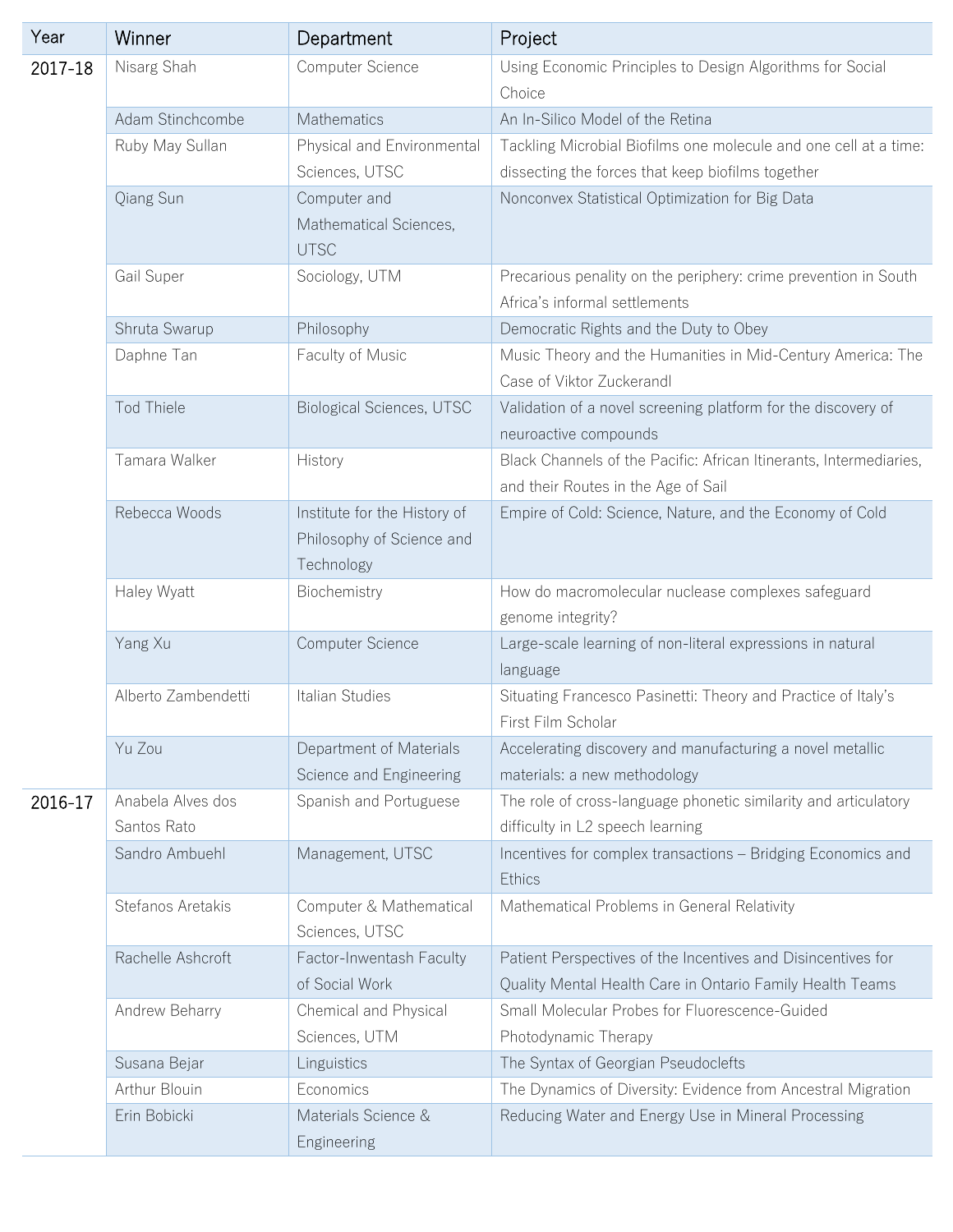| Year    | Winner                  | Department                | Project                                                                                   |
|---------|-------------------------|---------------------------|-------------------------------------------------------------------------------------------|
| 2016-17 | Irene Boeckmann         | Sociology                 | Fatherhood and Men's Earnings from a Cross-National                                       |
|         |                         |                           | Perspective                                                                               |
|         | Robert Bonin            | Leslie Dan Faculty of     | Elucidating molecular mechanisms of reconsolidation to reverse                            |
|         |                         | Pharmacy                  | pathological pain                                                                         |
|         | Katharina Braeutigam    | Biology, UTM              | The relationship between genome, epigenome and plant                                      |
|         |                         |                           | performance in trees                                                                      |
|         | Elisa Brilli            | Italian Studies           | Dante among Augustine's Readers. Humankind, Earthly City<br>and Theology of History       |
|         | Hilary Kathryn Brown    | Anthropology, UTSC        | Maternal Diabetes and Perinatal Mental Illness: A Population-<br><b>Based Study</b>       |
|         | Karina Carneiro         | Faculty of Dentistry      | DNA nanostructures as scaffolds for hard tissue regeneration                              |
|         | Murat Celik             | Economics                 | The Effects of Misallocation of Resources on Economic Growth,                             |
|         |                         |                           | Innovation, and Inequality                                                                |
|         | Andrea Charise          | Anthropology, UTSC        | Novel Remedies: Literature, Health, and the Creative Recovery                             |
|         |                         |                           | of the Humanities                                                                         |
|         | Joseph Clarke           | History of Art            | Open Office Design and the Acoustics of the Knowledge<br>Economy, 1960-1980               |
|         | Thorn Dancer            | English                   | The Case for Decency: Aesthetics and Politics in a Neoliberal                             |
|         |                         |                           | Age                                                                                       |
|         | Jacopo De Simoi         | Mathematical and          | Fast-Slow dynamical systems                                                               |
|         |                         | Computational Sciences,   |                                                                                           |
|         |                         | <b>UTM</b>                |                                                                                           |
|         | Oliver Dessaint         | Rotman School of          | The determinants of M&A decisions and their welfare                                       |
|         |                         | Management                | implications                                                                              |
|         | Eric David Diller       | Mechanical and Industrial | Minimally-Invasive Surgery through Miniaturized Magnetic                                  |
|         |                         | Engineering               | <b>Surgical Tools</b>                                                                     |
|         | Mike Ekers              | Human Geography           | Financializing Forests in British Columbia: Land, Governance                              |
|         |                         |                           | and the Ecological Fix                                                                    |
|         | Teddy Erclik            | Biology, UTM              | Spatial and temporal patterning of neural stem cells in the<br>developing fruit fly brain |
|         | Tobin Filleter          | Mechanical and Industrial | Micro-mechanical studies of MoS2 dry lubricated contracts for                             |
|         |                         | Engineering               | space applications                                                                        |
|         | <b>Brett Quaid Ford</b> | Psychology, UTSC          | Can emotion regulation counteract the harmful effects of stress                           |
|         |                         |                           | exposure? The role of reappraisal in protecting individual's                              |
|         |                         |                           | emotional and physiological outcomes                                                      |
|         | Andrew Franklin-Hall    | Philosophy                | What We Owe to Children                                                                   |
|         | Diana Xuan Fu           | Political Science, UTSC   | Reaching for Half the Sky: Explaining China's New Wave                                    |
|         |                         |                           | Feminist Movement                                                                         |
|         | Keisuke Fukuda          | Psychology, UTM           | EEG-based memory monitoring and intervention for older adults                             |
|         | Roger Grosse            | Computer Science          | Scalable and flexible Bayesian Learning                                                   |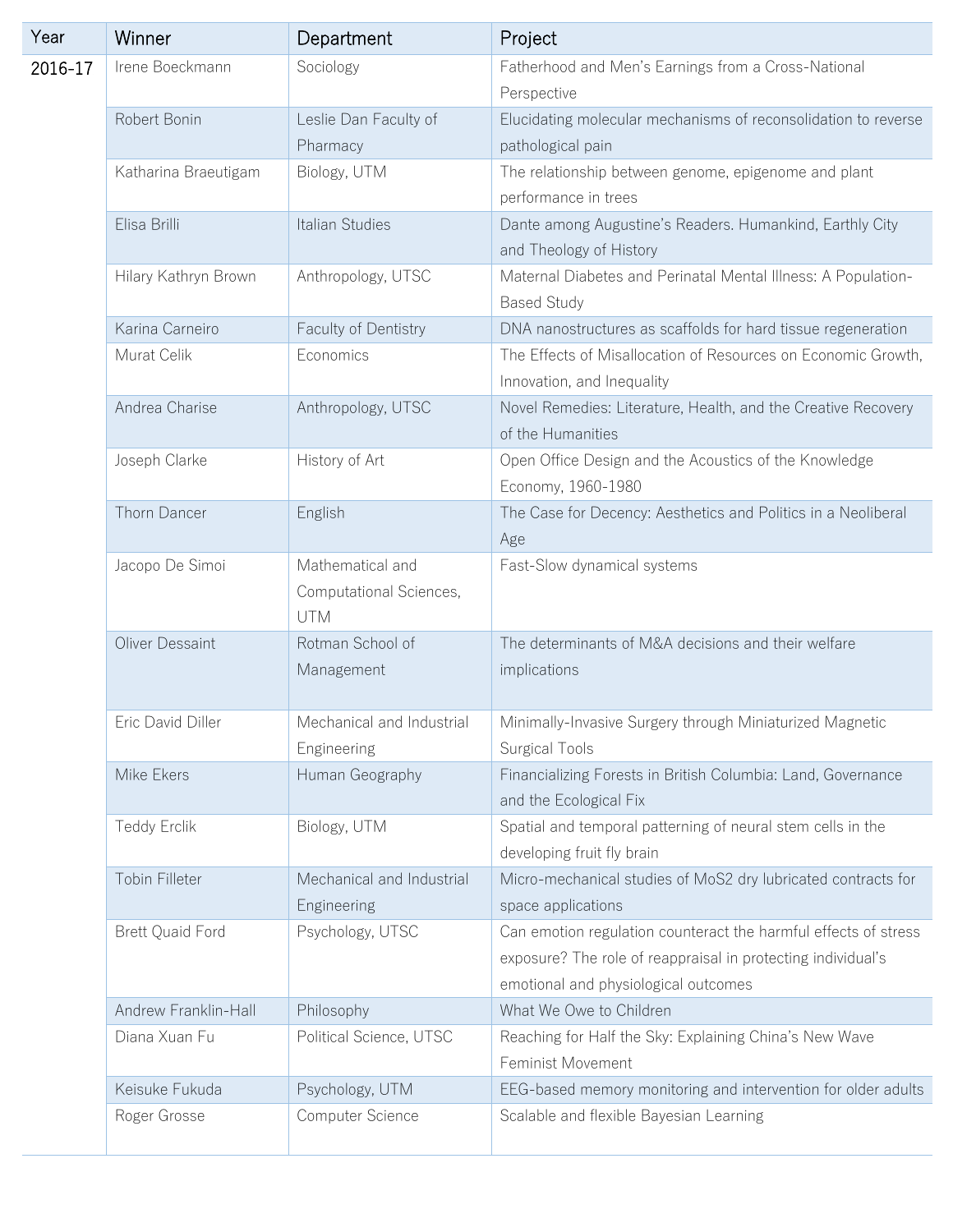| Year    | Winner                 | Department                  | Project                                                                                  |
|---------|------------------------|-----------------------------|------------------------------------------------------------------------------------------|
| 2016-17 | Chloe Hamza            | Applied Psychology and      | Emotional Cascades and Nonsuicidal Self-Injury among                                     |
|         |                        | Human Development, OISE     | University Students: How do we Disrupt the Cycle?                                        |
|         | Alec Jacobson          | Computer Science            | Robust Geometry Processing for Big Dirty Data                                            |
|         | Jonathan Kelly         | Institute for Aerospace     | Seeing the Light: Advancing Visual Sensing for Robust and                                |
|         |                        | <b>Studies</b>              | Reliable Robot Navigation and Manipulation                                               |
|         | Mariana Khapko         | Management, UTSC            | Markets of Tomorrow: Blockchain Trade Settlement and                                     |
|         |                        |                             | Liquidity                                                                                |
|         | Daehyun Kim            | Rotman School of            | CEO Stock Performance-Based Compensation Manipulation                                    |
|         |                        | Management                  | through Timing of News Disclosure                                                        |
|         | SeungJung Kim          | Art History                 | Toward a Phenomenology of Time in the Visual Culture of<br>Ancient Greece                |
|         | Bryn King              | Factor-Inwentash Faculty    | Developmental Disruptions: Adolescent Involvement in the                                 |
|         |                        | of Social Work              | Child Welfare System in Ontario                                                          |
|         | Dehan Kong             | Mathematical and            | Novel Statistical Models for Imaging Genetics Data                                       |
|         |                        | Computational Sciences,     |                                                                                          |
|         |                        | <b>UTM</b>                  |                                                                                          |
|         | David Levin            | Computer Science            | Big Data for Fast and Accurate Numerical Simulation of<br><b>Mechanical Structures</b>   |
|         | Marie-Paule Lory       | Language Studies            | Awareness of Language Program: adopting a plurilingual                                   |
|         |                        |                             | paradigm to engage students to learn French as a second                                  |
|         |                        |                             | language in English elementary schools in Ontario                                        |
|         | Azarakhsh Malekian     | Rotman School of            | Partial Cooperation in Societies and Local Grim Trigger                                  |
|         |                        | Management                  | <b>Strategies</b>                                                                        |
|         | Pamela Milagros        | Management, UTSC            | Exploring Barriers of Small and Medium-sized Enterprises                                 |
|         | Medina Quispe          |                             | (SMEs) to International Market Access through E-commerce                                 |
|         | Massieh Moayedi        | Faculty of Dentistry        | Elucidating the role of the hippocampus in pain perception                               |
|         | Arthur Mortha          | Immunology                  | Development of anaerobic culture methods for the ex vivo study<br>of intestinal protozoa |
|         | David Bartzoon Nieborg | Arts, Culture and Media,    | App Studies: Exploring the Political Economy of Mobile Media                             |
|         |                        | <b>UTSC</b>                 | Platforms                                                                                |
|         | Aleksander Nikolov     | Computer Science            | Geometric Methods in Discrepancy and Privacy                                             |
|         | Akwasi Owusu-Bempah    | Sociology, UTM              | The Representation of Black Criminality and Street Gangs in<br>Toronto: 2000-2015        |
|         | Stefan Renckens        | Political Science, UTSC     | Transnational Private Sustainability Governance as Interest                              |
|         |                        |                             | Community                                                                                |
|         | Emily Seto             | Institute of Health Policy, | Telemonitoring in an Integrated Chronic Disease Management                               |
|         |                        | Management & Evaluation     | Clinic: A New Model of Care for Complex Patients with Multiple                           |
|         |                        |                             | <b>Chronic Conditions</b>                                                                |
|         | Richard Stacey         | Faculty of Law              | The Privatization of Honour: Delegating to Industry the Crown's                          |
|         |                        |                             | duty to consult Aboriginal peoples                                                       |
|         | Guillaume Thomas       | Linguistics                 | Building a Mbyá Treebank                                                                 |
|         | Xu Tian                | Economics, UTM              | The Macroeconomic Implication of Financial Frictions                                     |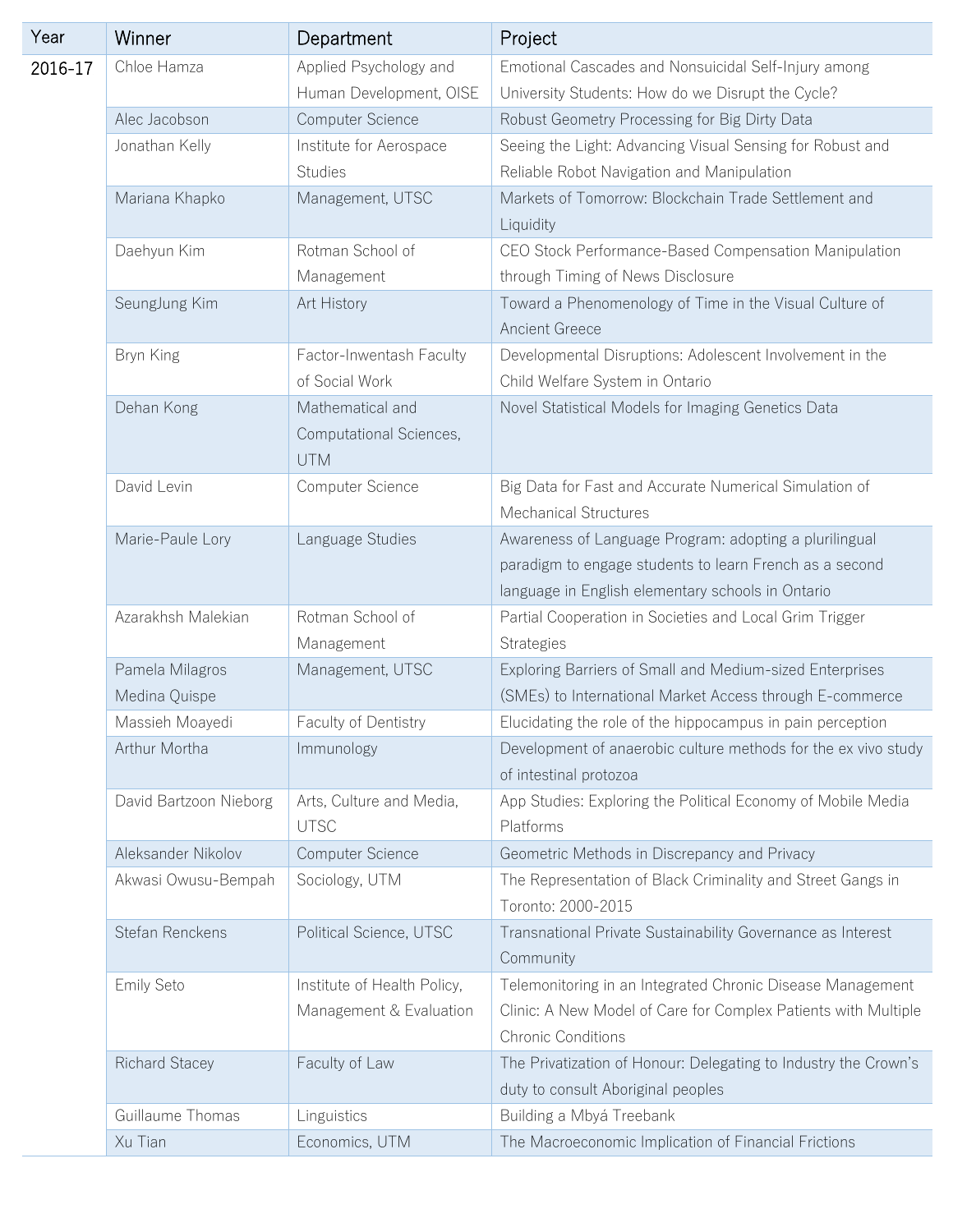| Year    | Winner               | Department                                                                 | Project                                                                                                                                                               |
|---------|----------------------|----------------------------------------------------------------------------|-----------------------------------------------------------------------------------------------------------------------------------------------------------------------|
| 2016-17 | Giulio Tiozzo        | Computer and<br>Mathematical Sciences,<br><b>UTSC</b>                      | Ergodic theory of low-dimensional dynamical systems                                                                                                                   |
|         | Ryan Webb            | Rotman School of                                                           | Does Context-Dependent Choice Arise from the Principles of                                                                                                            |
|         |                      | Management                                                                 | Neural Computation?                                                                                                                                                   |
|         | Liye Xie             | Anthropology, UTM                                                          | Labour Mobilization for Early Bronze-Age Urban Construction at<br>Erlitou, China                                                                                      |
|         | <b>Edmound Young</b> | Mechanical and Industrial<br>Engineering                                   | Development of microfluidic airway-on-a-chip for studying lung<br>epithelial and smooth muscle cell interactions                                                      |
|         | Yurou Zhong          | East Asian Studies                                                         | Socialist Scripts and Scripting Socialism in the Early PRC                                                                                                            |
| 2015-16 | Pat Akey             | Management, UTM                                                            | Policy Uncertainty, Firms, and Financial Markets                                                                                                                      |
|         | Natalie Bau          | Economics, UTM                                                             | Affirmative Action and Student Effort                                                                                                                                 |
|         | Tyson Beach          | Faculty of Kinesiology and                                                 | Biomechanical analyses of single-leg squat variations -                                                                                                               |
|         |                      | Physical Education                                                         | Implications for lower extremity injury risk assessments                                                                                                              |
|         | Christopher Becker   | Faculty of Information                                                     | The sustainability debt of software design projects                                                                                                                   |
|         | Laurie Bertram       | History                                                                    | The Other Little House: Brothel, Culture, Race, and the<br>Colonization of the Canadian Prairies. 1870-1910                                                           |
|         | Laura Brown          | Geography, UTM                                                             | Monitoring and Modelling Lake Ice in Canada                                                                                                                           |
|         | Daphna Buchsbaum     | Psychology                                                                 | What is unique about the human mind? Investigating the role of<br>social information and physical knowledge in the origins of<br>casual reasoning and problem solving |
|         | Lydia Burke          | Curriculum, Teaching &                                                     | Minority middle school student engagement in public science: A                                                                                                        |
|         |                      | Learning, OISE                                                             | qualitative analysis of factors influencing participation                                                                                                             |
|         | <b>Brett Caraway</b> | Institute of Communication.<br>Culture, Information and<br>Technology, UTM | Connective Action in Social Movement Research                                                                                                                         |
|         | Boris Chrubasik      | Historical Studies, UTM                                                    | Sanctuaries and Empires in the Eastern Mediterranean<br>(400BCE-100CE)                                                                                                |
|         | Andre Cire           | Management, UTSC                                                           | Decision Analytics for Home Healthcare                                                                                                                                |
|         | Kristin Cleverly     | Lawrence S. Bloomberg<br>Faculty of Nursing                                | Transitions from child to adult mental health services: A<br>qualitative study of youth experiences                                                                   |
|         | Peter Cziraki        | Economics                                                                  | CEO Immobility                                                                                                                                                        |
|         | Craig Dale           | Lawrence S. Bloomberg                                                      | Advancing patient-oriented outcomes in oral hygiene:                                                                                                                  |
|         |                      | Faculty of Nursing                                                         | Experiences and recommendations of critical care survivors                                                                                                            |
|         | Sebastian Dyrda      | Economics, UTM                                                             | Taxes, Regulations of Businesses an Evolution of Income<br>Inequality in the US                                                                                       |
|         | Alexander Ensminger  | Biochemistry                                                               | Leveraging an unexplored model to define intrinsic design<br>specifications for CRISPR-Cas adaption                                                                   |
|         | Xing Fan             | Centre for Drama, Theatre<br>and Performance                               | New Politics of Classical Performance: China's National<br>Theatre after the Cultural Revolution, 1976-2016                                                           |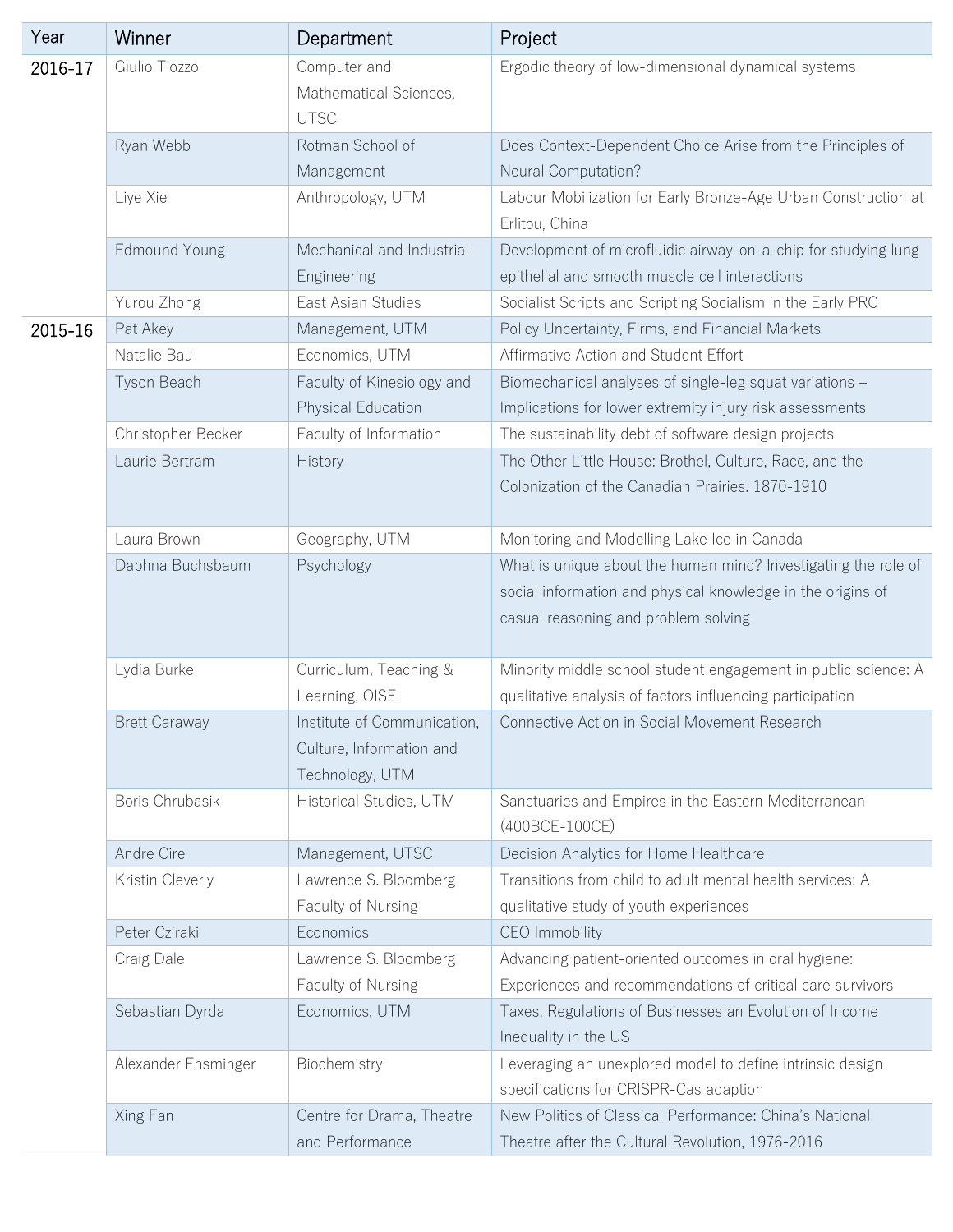| Year    | Winner             | Department                                           | Project                                                                                                                                                                             |
|---------|--------------------|------------------------------------------------------|-------------------------------------------------------------------------------------------------------------------------------------------------------------------------------------|
| 2015-16 | Mohsen Ghafghazi   | Civil Engineering                                    | Replicating River Deposition Environment for Investigating the<br>Influence of Fabric on Mechanical Response of Alluvial Soils                                                      |
|         | Melissa Gniadek    | English and Drama, UTM                               | Unsettled Spaces, Unsettled Stories: Temporalities of<br>Settlement in Nineteenth-Century American Literature                                                                       |
|         | Andrey Goluboy     | Rotman School of<br>Management                       | The Efficiency of the Takeover Market                                                                                                                                               |
|         | Sidhartha Goyal    | Physics                                              | Understanding Heterogeneous Populations: Microbes to Stem<br>Cells                                                                                                                  |
|         | Nicolas Grisouard  | Physics                                              | Bridging the Gap Between Wave Scattering Theory and Satellite<br>Oceanography                                                                                                       |
|         | Jiaying Gu         | Economics, UTM                                       | Heterogeneous Treatment Effect and Selective Instrumental<br>Variable Regression                                                                                                    |
|         | Sara Guilcher      | Leslie Dan Faculty of<br>Pharmacy                    | Polypharmacy Among Community-Dwelling Persons with Spinal<br>Cord Injury in Ontario: Optimizing Medication Management                                                               |
|         | Jonathan Hall      | Economics                                            | Is Uber a Substitute or Complement to Public Transit?                                                                                                                               |
|         | Robert Haslhofer   | Computer and<br>Mathematical Science,<br><b>UTSC</b> | Mean Curvature Flow and Willmore Flow                                                                                                                                               |
|         | Jacob Hirsh        | Management, UTM                                      | Increasing Employee Engagement by Making Work More<br>Meaningful                                                                                                                    |
|         | Mitchell Hoffman   | Rotman School of<br>Management                       | Bringing Economics to the Workplace: What do Managers Do?                                                                                                                           |
|         | Cendri Hutcherson  | Psychology, UTSC                                     | Tracking the dynamics of attention and inhibition during dietary<br>self-control                                                                                                    |
|         | Brain Jacobson     | Cinema Studies Institute                             | Film, Power, and Persuasion in the Era of Energy Uncertainty                                                                                                                        |
|         | Peter Landry       | Management, UTM                                      | Developing Neuroeconomic Theories of Decision-Making                                                                                                                                |
|         | Yao Luo            | Economics                                            | Competition and Pricing in the Canadian Wireless Market                                                                                                                             |
|         | Julie MacArthur    | Historical Studies, UTM                              | Radical Cartographies: Mapping Sovereignty, Belonging, and<br>Dissent in Eastern Africa, 1950-76                                                                                    |
|         | Neda Maghbouleh    | Sociology, UTM                                       | Civic Engagement in Toronto "Mothers' Groups"                                                                                                                                       |
|         | Donald Luke Mahler | Ecology and Evolutionary<br><b>Biology</b>           | Reconstructing a natural macroevolutionary experiment through<br>phylogenetic study of a diverse tropical lizard clade                                                              |
|         | Loren Martin       | Psychology, UTM                                      | Understanding chronic pain-induced depression by linking<br>stress, inhibition and behavioural changes                                                                              |
|         | Nicole Mideo       | Ecology and Evolutionary<br><b>Biology</b>           | The importance of ecology for understanding and detecting the<br>evolution of drug resistance                                                                                       |
|         | <b>Brent Miles</b> | Centre for Medieval Studies                          | The literature of Biblical Kingship in Medieval Ireland: A Critical<br>Edition of the Sermo ad Reges 'Semon to Kings' and the<br>Teacusc Rgda Solam 'The Royal Teaching of Solomon' |
|         | Daniel Moore       | Faculty of Kinesiology &<br>Physical Education       | Novel methods to study protein metabolism in humans                                                                                                                                 |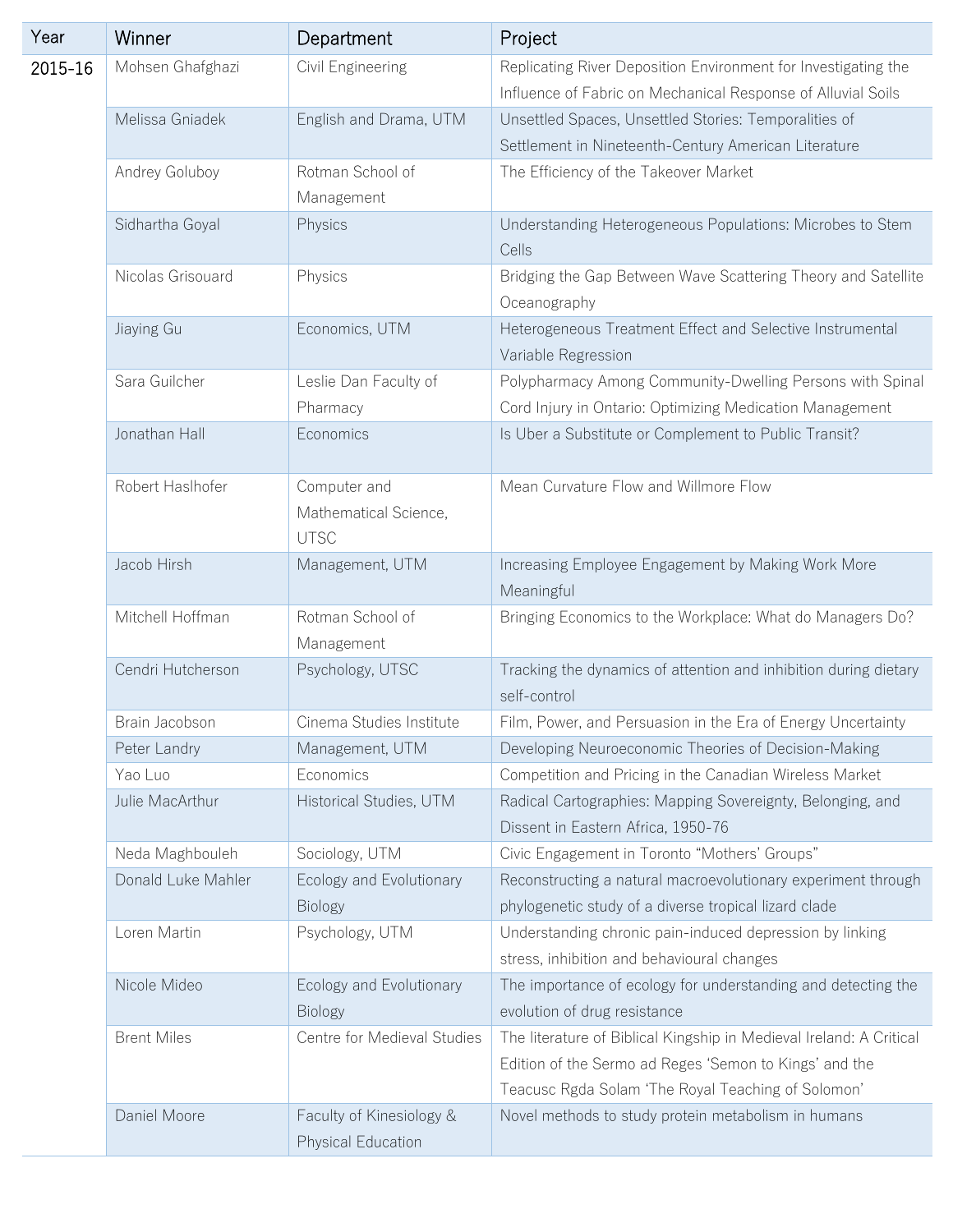| Year    | Winner               | Department                                              | Project                                                                                                             |
|---------|----------------------|---------------------------------------------------------|---------------------------------------------------------------------------------------------------------------------|
| 2015-16 | Cosmin Munteanu      | Institute of Communication,<br>Culture, Information and | Improving the online safety of older Canadian adults:<br>understanding and removing barriers to technology adoption |
|         |                      | Technology, UTM                                         | and increased online participation                                                                                  |
|         | Elise Paradis        | Leslie Dan Faculty of                                   | The State of the Union: Mapping evolving professional                                                               |
|         |                      | Pharmacy                                                | stereotypes and clinical reasoning of pharmacy and medicine                                                         |
|         |                      |                                                         | students in a time of regulatory upheaval                                                                           |
|         | Keith Pardee         | Leslie Dan Faculty of                                   | The Creation of Hardware Interfaces for Practical Applications                                                      |
|         |                      | Pharmacy                                                | of Cell-Free Synthetic Biology                                                                                      |
|         | <b>Brady Peters</b>  | John H. Daniels Faculty of                              | Designing Sound Scattering Surfaces                                                                                 |
|         |                      | Architecture, Landscape                                 |                                                                                                                     |
|         |                      | and Design                                              |                                                                                                                     |
|         | Ludovic Rheault      | <b>Political Science</b>                                | Emotion and Policy-Making in the Canadian House of                                                                  |
|         |                      |                                                         | Commons                                                                                                             |
|         | Gonzalo Romero Yanez | Rotman School of                                        | Simple Near-Optimal Policies for a Class of Subsidy Allocation                                                      |
|         |                      | Management                                              | Problems                                                                                                            |
|         | Sophie Rousseaux     | Chemistry                                               | A Sustainable Strategy for the Direct Nucleophilic Substitution                                                     |
|         |                      |                                                         | of Aliphatic Alcohols                                                                                               |
|         | Sara Saljoughi       | English, UTSC                                           | Burning Visions: The Counter-Cinema of the Iranian New Wave                                                         |
|         | Daniel Santa Mina    | Faculty of Kinesiology &<br>Physical Education          | Mixed-Modality Exercise for Men with Prostate Cancer on<br>Active Surveillance                                      |
|         | Emily Satterthwaite  | Faculty of Law                                          | Optional Taxation: A Study of the GST/HST Small Supplier                                                            |
|         |                      |                                                         | Election                                                                                                            |
|         | Robert Schertzer     | Political Science, UTSC                                 | The Politics of National Identity and Diversity                                                                     |
|         | Joshua Barton Scott  | Historical Studies, UTM                                 | Oceanic Associations: Liberalism and Hindu Reform Across the<br><b>British Empire</b>                               |
|         | Mikko Taipale        | Donnelly Centre for Cellular                            | Systematic phenotyping of Mendelian disease alleles                                                                 |
|         |                      | & Biomolecular Research                                 |                                                                                                                     |
|         | Julie Teichroeb      | Anthropology, UTSC                                      | The Influence of Resource Quality and Usurpability on Verbvet                                                       |
|         |                      |                                                         | Monkey Foraging Decisions                                                                                           |
|         | András Tilcsik       | Rotman School of                                        | Whitened Résumés: Race and Self-Presentation in the Labor                                                           |
|         |                      | Management                                              | Market                                                                                                              |
|         | Miglena Todorova     | Social Justice Education,                               | Violence Against University Women: Post-socialist and                                                               |
|         |                      | OISE                                                    | <b>Transnational Perspectives</b>                                                                                   |
|         | Doug VanderLaan      | Psychology, UTM                                         | Children's Appraisals of Gender Nonconformity: A Comparison                                                         |
|         |                      |                                                         | of Reactions Based on Verbal Report vs. Facial Emotional                                                            |
|         |                      |                                                         | Expression                                                                                                          |
|         | Marvel Vieta         | Leadership, Higher and                                  | Recalling the Past, Recuperating the Workplace: Collective                                                          |
|         |                      | Adult Education, OISE                                   | Memory and Learning-in-Struggle at Work-Recuperated<br>Enterprises                                                  |
|         | Tamas Bence Viola    | Anthropology                                            | Neanderthals and Denisovans in Central Asia                                                                         |
|         | Amar Vutha           | Department of Physics                                   | Development of efficient single-photon detectors in the infrared                                                    |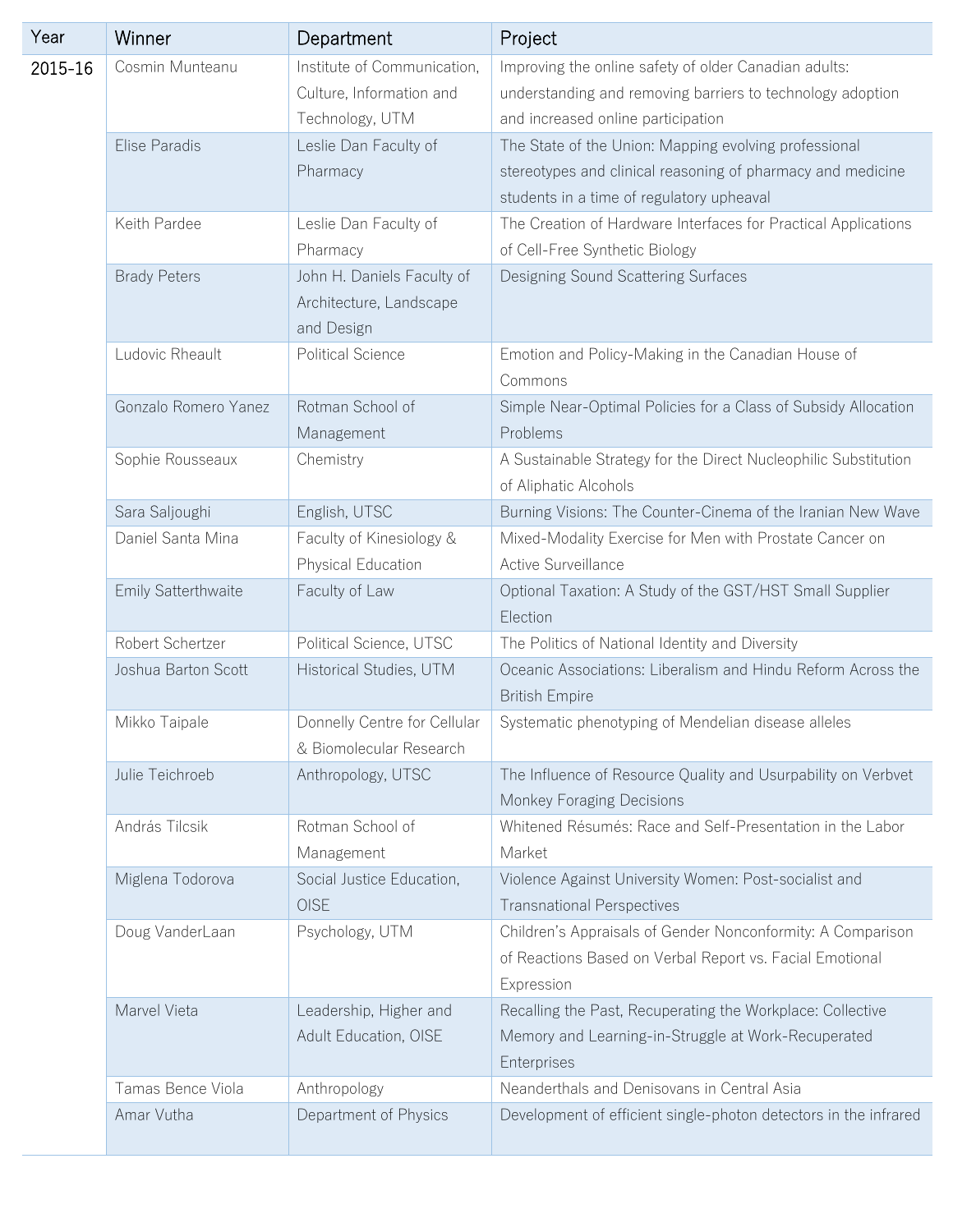| Year    | Winner                           | Department                                       | Project                                                                                                                                     |
|---------|----------------------------------|--------------------------------------------------|---------------------------------------------------------------------------------------------------------------------------------------------|
| 2015-16 | Audrey Walton                    | Department of English                            | New Wine in Old Skins: Early Medieval theory of Language and<br>the Invention of Vernacular Literature                                      |
|         | Rosalie Wang                     | Occupational Science and<br>Occupational Theory  | Preparation for a multi-site randomized controlled trial for the<br>AIRR robotic system in a program for upper limb therapy post-<br>stroke |
|         | Michael Widener                  | Geography                                        | Grocery Stores, Time Budgets, and Travel Costs: Accounting for<br>Space and Time when Measuring                                             |
|         | Debra Wunch                      | Physics                                          | Ensuring Consistent Inter-City Greenhouse Gas Emissions<br>Measurements in North America                                                    |
| 2014-15 | Gizele Azimi                     | Chemical Engineering and<br>Applied Chemistry    | Development of an Advanced Electrolysis Technique for the<br>Production of Pure Rare Earth Metals                                           |
|         | Teresa Bejan                     | Political Science, UTM                           | Mere Civility: Tolerating Disagreement in Early Modern England<br>and America                                                               |
|         | Seth Bernard                     | Classics                                         | Building Republican Rome: A Social and Economic History of<br>the City, 400-100 B.C.                                                        |
|         | Dirk Bernhardt-Walther           | Psychology                                       | Disentangling influences on the perception of real-world scenes<br>in time and space                                                        |
|         | Michelle Buckley                 | Human Geography, UTSC                            | Migrants' experiences in the Thai construction sector:<br>regulation, mobility and gender in Chiang Mai's building trades                   |
|         | Kenzie Burchell                  | Arts, Culture and Media,<br><b>UTSC</b>          | The Social life of Information Abundance, Data-Mining and<br>News Production                                                                |
|         | David Burnes                     | Faculty of Social Work                           | Introducing Individualized Outcome Measurement in Elder<br>Abuse Interventions                                                              |
|         | Kinnor Chattopadhyay             | Materials Science and<br>Engineering             | Physical and Mathematical Modelling of Metallurgical<br>Processes for Sustainable Design and Operation                                      |
|         | Christopher Clayton<br>Childress | Sociology, UTSC                                  | Diversity, the Booker Prize, and Long Term Literary Acclaim                                                                                 |
|         | Anna (Katyn)<br>Chmielewski      | Leadership, Higher and<br>Adult Education, OISE  | Trends, Causes and Consequences of Inequality in Education<br>Achievement: An International Comparison                                      |
|         | Heather Colquhoun                | Occupational and<br>Occupation Therapy           | Patient perspectives on the use of individualized outcome<br>measures for determining and communicating improvements in<br>health status    |
|         | Simon Cale Decker<br>Darnell     | Faculty of Kinesiology and<br>Physical Education | Physical and Political Activity? Understanding Elite Athletes as<br>Social and Political Activists                                          |
|         | Benjamin Dillenburger            | Faculty of Architecture,<br>Landscape & Design   | Structural 3D Printing                                                                                                                      |
|         | Michael Donnelly                 | <b>Political Science</b>                         | Interest group rhetoric and public attitudes on immigration<br>policy in seven democracies                                                  |
|         | Jennifer Drake                   | Civil Engineering                                | Physical and Hydraulic Parameters of Engineered Soils for<br>Infiltration-Based Stormwater Technologies                                     |
|         | Alexander Edwards                | Rotman School of<br>Management                   | Taxes, Foreign Profits, and the International Market for<br>Corporate Control                                                               |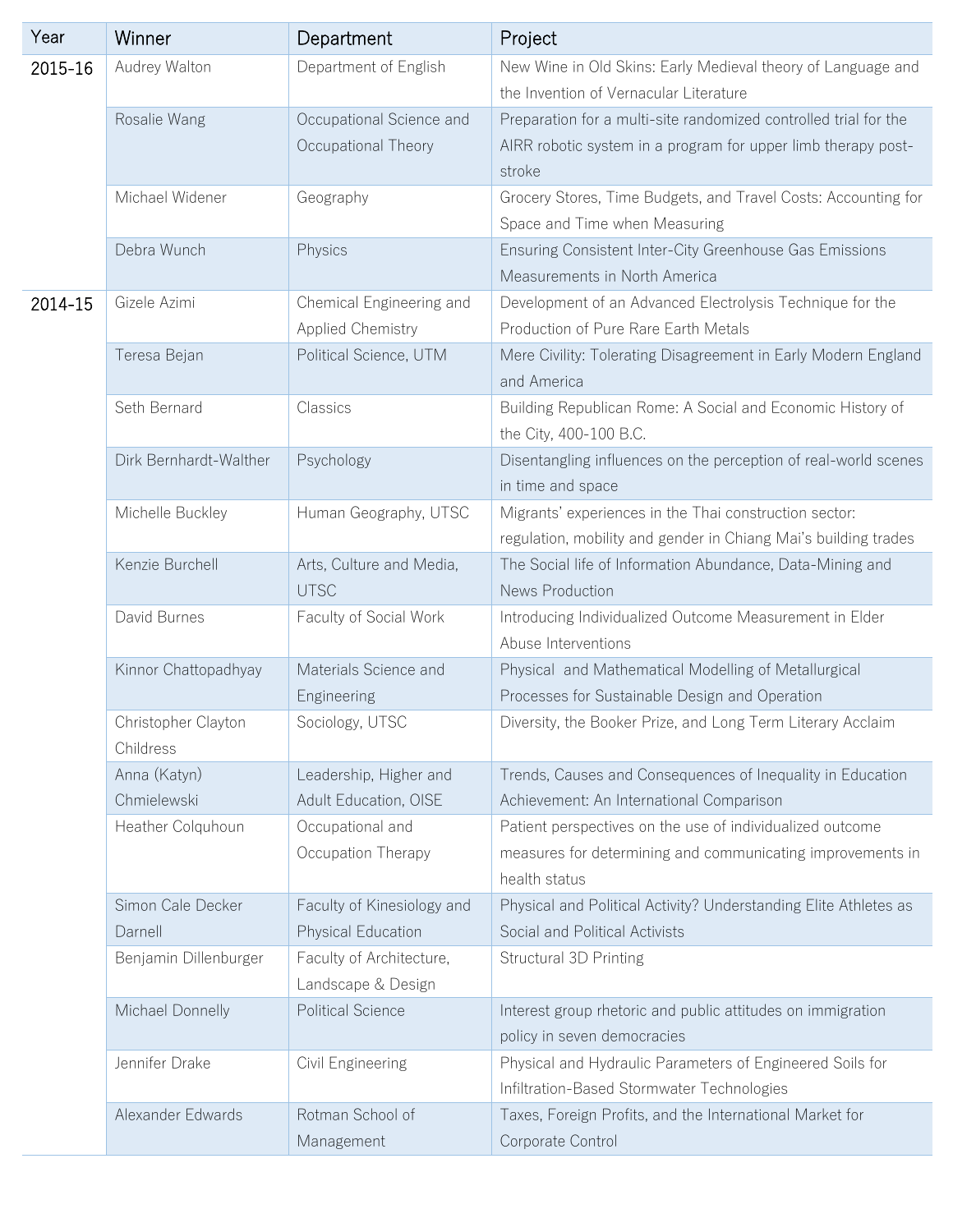| Year    | Winner                | Department                                     | Project                                                                                                                                                       |
|---------|-----------------------|------------------------------------------------|---------------------------------------------------------------------------------------------------------------------------------------------------------------|
| 2014-15 | Steven Faber          | Human Geography, UTSC                          | Leveraging Open Data with High Performance Computing to<br>Usher in a New Ear of Multi-Modal Accessibility Metrics                                            |
|         | Matthew Feinberg      | Rotman School of                               | The Moralization Process                                                                                                                                      |
|         |                       | Management                                     |                                                                                                                                                               |
|         | Marco Gonzalez-       | Management, UTSC                               | Subways and Urban Growth                                                                                                                                      |
|         | Navarro               |                                                |                                                                                                                                                               |
|         | Amanda Goodman        | Study of Religion                              | Buddhism from the Margins: Codicological Considerations in<br>the Dating Asssessment of Chinese and Tibetan Ritual<br>Manuscripts from Late-Medieval Dunhuang |
|         | Yosh Halberstam       | Economics                                      | Overtones of Justice                                                                                                                                          |
|         | Michael N. Hasler     | Management, UTSC                               | Model Disagreement and the Term Structures of Risk Premia<br>and Volatility                                                                                   |
|         | Alex Hernandez        | English                                        | Modernity and Affliction: The Making of British Bourgeois<br>Tragedy                                                                                          |
|         | Sarah Hughes          | Political Science, UTM                         | The Politics of Sustainable Cities: Case Studies of Institutional<br>Change                                                                                   |
|         | Yoel Inbar            | Psychology, UTM                                | Moralized opposition to genetically modified food                                                                                                             |
|         | Beatrice Jauregui     | Centre for Criminology &<br>Sociolegal Studies | Security Agents as Citizen Subjects: Rights of Police in India<br>and Beyond                                                                                  |
|         | Peter Jurgec          | Linguistics                                    | The Phonology of Slovenian                                                                                                                                    |
|         | Sonia Kang            | Management, UTM                                | Mental Health Stigma in the Workplace                                                                                                                         |
|         | Ashish Khisti         | Electrical & Computer<br>Engineering           | Error Correction Coding for Multimedia Streaming                                                                                                              |
|         | Spike Lee             | Rotman School of<br>Management                 | How do people wipe the slate clean? Critical tests of an<br>underlying mechanism and its cognitive and emotional<br>consequences                              |
|         | Igor Lehnherr         | Geography, UTM                                 | Using Emerging Techniques to Investigate Climate Change<br>Impacts on Mercury Cycling and Sources in the Canadian Arctic                                      |
|         | Nan Li                | Management, UTSC                               | Labour Skill Disclosure and Implications for Innovation and<br>Growth                                                                                         |
|         | Peter Loewen          | Political Science, UTM                         | The Local Parliament: voter preferences, local campaigns, and<br>the parliamentary representation of voters                                                   |
|         | Kristina S. McElheran | Management, UTSC                               | Information Technology and Productivity in Firms                                                                                                              |
|         | Jeanne Miller         | Near and Middle East<br>Civilizations          | Abbasid Language Theory: Al-Jahiz's Semantics, and Theories<br>of Insincere Rhetoric                                                                          |
|         | Ismael Mourifie       | Economics                                      | Evaluating Policy Effects under Endogeniety and Heterogeneity:<br>Identification and Estimation                                                               |
|         | Shivaji Mukherjee     | Political Science, UTM                         | State Motivations, Counterinsurgency and Civil War Duration:<br>Explaining sub-national variation in anti-Maoist<br>counterinsurgency in India                |
|         | Nasim Niknafs         | Faculty of Music                               | The Impact of Collaborative Learning Project on Music<br>Teachers' Use of Improvisation Activities                                                            |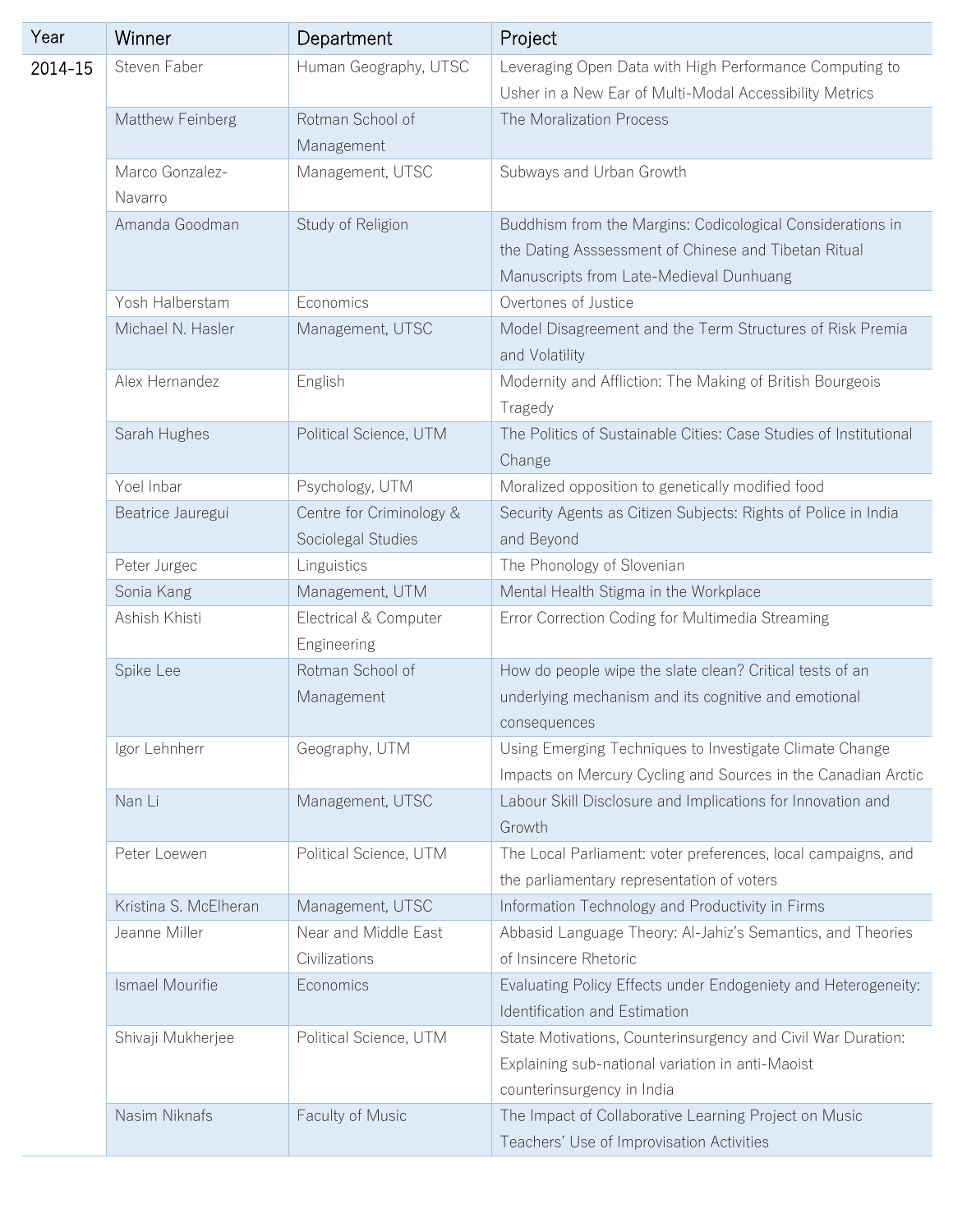| Year    | Winner                             | Department                                            | Project                                                                                                                                                                   |
|---------|------------------------------------|-------------------------------------------------------|---------------------------------------------------------------------------------------------------------------------------------------------------------------------------|
| 2014-15 | Darius Ornston                     | Munk School of Global<br>Affairs                      | Good Governance Gone Bad                                                                                                                                                  |
|         | Matthew James<br>Osborne           | Mangement, UTM                                        | Designing Alerts to Help Consumers Avoid Overdrafts                                                                                                                       |
|         | Serdar Ozkan                       | Economics                                             | Consumption and Portfolio Choice under Non-Gaussian<br>Distribution of Earnings Changes and Asymmetric Mean<br>Reversion                                                  |
|         | Elodie Passeport                   | Civil Engineering                                     | Nature-inspired water treatment systems: from the Black Box<br>to the Grey Box                                                                                            |
|         | Kara Patterson                     | Physical Therapy                                      | It's not the load that breaks you down, it's how you carry it: an<br>investigation of secondary musculoskeletal complications and<br>temporal gait asymmetry after stroke |
|         | David Pettinicchio                 | Sociology, UTM                                        | Pilot Project for a Résumé-Based Audit Study of Disability<br>Employment Discrimination in Canada                                                                         |
|         | Sergey Plotnikov                   | Cell and Systems Biology                              | Regulation of cell migration by physical signals in development<br>and disease                                                                                            |
|         | <b>Trevor Porter</b>               | Geography, UTM                                        | The last 18 million years of climate change in continental<br>Yukon and Alaska reconstructed from water isotope proxies                                                   |
|         | John Ratcliffe                     | Biology, UTM                                          | Echoes and Light: Audiovisual Integration and Sensory<br>Dominance in Bats                                                                                                |
|         | Terry Robinson                     | English and Drama, UTM                                | Impassioned Bodies: Acting and Physical Expression in Late<br>Georgian-Era Literature and Culture                                                                         |
|         | Laura Christina Antonia<br>Rosella | Dalla Lana School of Public<br>Health                 | The role of vitamin D in mediating inflammation resulting from<br>periodontal disease and its influence on insulin resistance                                             |
|         | Daniel Roy                         | Computer and<br>Mathematical Sciences,<br><b>UTSC</b> | Advancing Probabilistic Programming                                                                                                                                       |
|         | Leonardo Salmena                   | Pharmacology and<br>Toxicology                        | A novel phosphoinositide-signalling pathway in hematopoiesis<br>and stem cell maintenance                                                                                 |
|         | Angela Schoellig                   | Institute for Aerospace<br><b>Studies</b>             | Safety and Performance for Next-Generation Robots Through<br>Continuous Online Learning                                                                                   |
|         | Michel Serafinelli                 | Economics, UTM                                        | Mobility of Inventors and Innovation in Matched Patent-<br>employer-employee Data                                                                                         |
|         | Matthew Sergi                      | English                                               | Economies of Medieval English Drama: Show Business Before<br>Theatres                                                                                                     |
|         | Michael Shier                      | Faculty of Social Work                                | Nonprofits and civic engagement: : An exploratory model for<br>measuring a nonprofit's 'civic footprint'                                                                  |
|         | Michelle Silver                    | Anthropology, UTSC                                    | The Academic Physician Retirement Project                                                                                                                                 |
|         | Eduardo Augusto Souza<br>Rodrigues | Economics, UTM                                        | The Dynamics of Commodity Prices, Deforestation and Carbon<br>Emissions in the Amazon                                                                                     |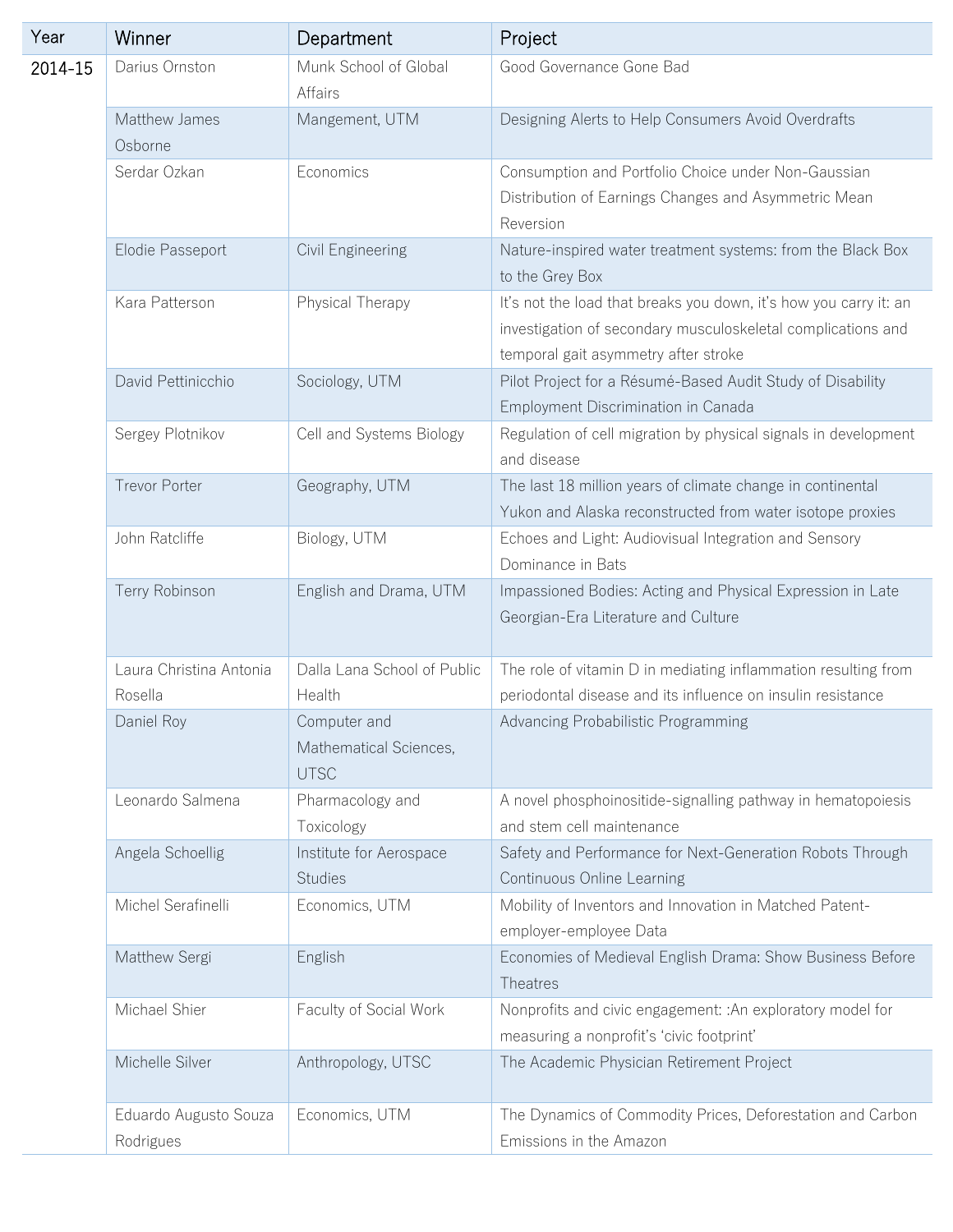| Year    | Winner                | Department                  | Project                                                                                                                                              |
|---------|-----------------------|-----------------------------|------------------------------------------------------------------------------------------------------------------------------------------------------|
| 2014-15 | Mary Stergiou-Kita    | Occupational Science &      | A Guideline for Return to Work Following Cancer - Integrating                                                                                        |
|         |                       | Occupational Therapy        | Best Practice Evidence and Practice Expertise to Facilitate                                                                                          |
|         |                       |                             | Successful Employment Outcomes For Cancer Survivors                                                                                                  |
|         | Sandra Styres         | Curriculum, Teaching and    | Contested Places: Indigenous philosophical approaches to                                                                                             |
|         |                       | Learning, OISE              | teaching and learning in virtual spaces within mainstream                                                                                            |
|         |                       |                             | teacher education programming                                                                                                                        |
|         | Anna Su               | Faculty of Law              | Just Designs: An Intellectual History of International Courts                                                                                        |
|         | Luis Van Isschot      | History                     | When the Courts Make History: International Justice in Latin                                                                                         |
|         |                       |                             | America                                                                                                                                              |
|         | Dushyantkumar Vyas    | Management, UTM             | What Were They Thinking? An Examination Of The Role Of                                                                                               |
|         |                       |                             | Financial Analysts Before And During The Recent Financial<br>Crisis                                                                                  |
|         | Aida Sijamic Wahid    | Management, UTM             | Professionalization of the board of directors and its impact on<br>governance                                                                        |
|         | Yiwen Wang            | History                     | "Injuring Customs and Corrupting Hearts": Pornography and<br>Modernity in Twentieth-Century China                                                    |
|         | Geoffrey Wodtke       | Sociology                   | The Effects of Neighbourhood Poverty on Children's Cognitive,<br>Emotional, and Behavioural Development: A Longitudinal<br><b>Mediation Analysis</b> |
|         | Hau-tieng Wu          | Mathematics                 | Diffusion approach to Adaptive Image Registration                                                                                                    |
|         | Zoltan Zajacz         | Earth Sciences              | The speciation of sulfur in silicate melts and magmatic volatiles                                                                                    |
|         |                       |                             | and the related behavior of economically important metals<br>during magma degassing                                                                  |
|         | Iva Zovkic            | Psychology, UTM             | H2A.Z function in memory and age-related cognitive decline                                                                                           |
| 2013-14 | Aisha Ahmad           | Political Science, UTSC     | Elite Targeting and Network Fragmentation in Islamic<br>Insurgencies                                                                                 |
|         | Kelly Arbour-         | Faculty of Kinesiology &    | Igniting Fitness Possibilities: A pilot study to develop and test                                                                                    |
|         | Nicitopoulos          | Physical Education          | the feasibility of a community-based inclusive physical activity                                                                                     |
|         |                       |                             | program for youth                                                                                                                                    |
|         | Laura Bisaillon       | Anthropology, UTSC          | Disease, Disability and Decision-making                                                                                                              |
|         | Elizabeth Adams Blake | English and Drama, UTM      | Early Modern Literary Physics                                                                                                                        |
|         | Francesco Bova        | Rotman School of            | Manger-Employee Relationships and Corporate Myopia                                                                                                   |
|         |                       | Management                  |                                                                                                                                                      |
|         | Jonathan S. Cant      | Psychology, UTSC            | A New Model of Object and Scene Representation in Human<br>Visual Cognition                                                                          |
|         | Jennifer Dawn Carlson | Sociology, UTM              | Policing Guns: Gun Smuggling at the Detroit/Windsor Border<br>Crossing                                                                               |
|         | Erika Nicole Carlson  | Psychology, UTM             | Mindfulness as a Path to Self-Knowledge                                                                                                              |
|         | Nicole Cohen          | Institute of Communication, | New Forms of News: Making and Remaking Journalism in a                                                                                               |
|         |                       | Culture, Information &      | Digital Age                                                                                                                                          |
|         |                       | Technology, UTM             |                                                                                                                                                      |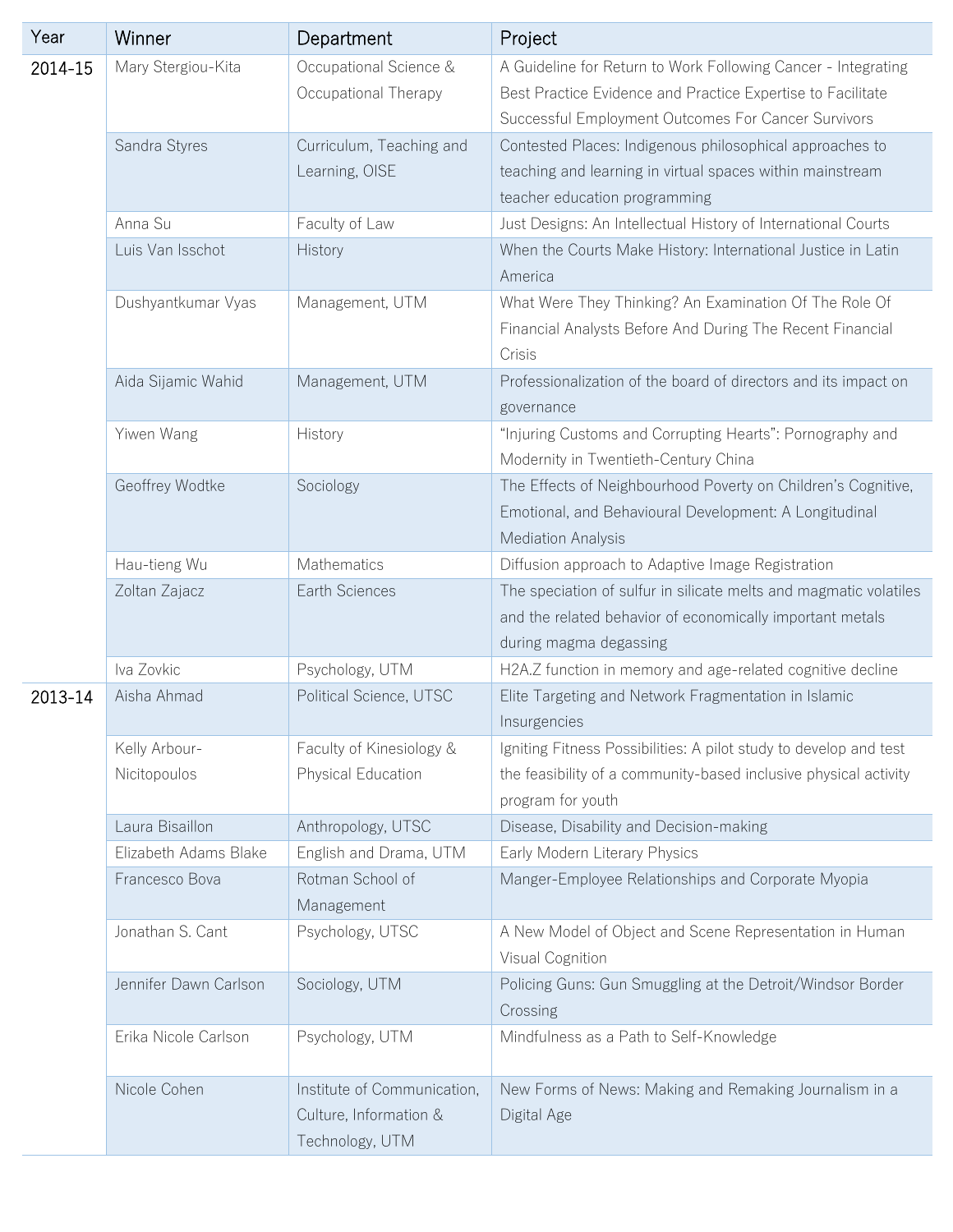| Year    | Winner                             | Department                                                | Project                                                                                                                                                             |
|---------|------------------------------------|-----------------------------------------------------------|---------------------------------------------------------------------------------------------------------------------------------------------------------------------|
| 2013-14 | Kevin Coleman                      | Historical Studies, UTM                                   | Visualizing the Americas: Photography, the United Fruit<br>Company, and seeing from Latin America and the Caribbean                                                 |
|         | Jonathan Craft                     | <b>Political Science</b>                                  | Policy Elites at Work: A Comparative Analysis of the Policy<br>Work of Canadian and U.K. Elite Policy Recruits                                                      |
|         | Denise Cruz                        | English                                                   | Runways: Filipino Couture and the New Silk Road                                                                                                                     |
|         | Sebastien Drouin                   | Centre for French and                                     | Circulation of Knowledge and French Culture at the Court of                                                                                                         |
|         |                                    | Linguistics, UTSC                                         | Gotha                                                                                                                                                               |
|         | Theresa Enright                    | <b>Political Science</b>                                  | Comparative Metromobilities: Mass Transportation and the<br>Global City                                                                                             |
|         | Joshua Gang                        | English                                                   | Forms of Mind: Behaviorism and Literary Modernity, 1913-<br>present                                                                                                 |
|         | Kara Susan Gaston                  | English, UTSC                                             | Angelus Novus: Translation and Transformation in Chaucer's<br>Early Poetry                                                                                          |
|         | Daniel Green                       | Canadian Institute for<br><b>Theoretical Astrophysics</b> | Using Galaxies for Fundamental Physics                                                                                                                              |
|         | Sara Grimes                        | Faculty of Information                                    | Children Making Games: The experience, opportunities and<br>challenges elementary-aged children face in suing child-<br>specific "do-it-yourself" game design tools |
|         | Yi Gu                              | Arts, Culture and Media,<br><b>UTSC</b>                   | The Art of Our Brothers: Socialist Exchange and Visual Culture<br>in the Early PRC                                                                                  |
|         | Vzevolod Gunitskiy                 | <b>Political Science</b>                                  | Legacies of Blood and Legacies of Law: The Effects of State<br>Birth on Political Development                                                                       |
|         | Paula P. Hastings                  | <b>Historical and Cultural</b><br>Studies, UTSC           | Reorienting the Map around the Pacific: The Panama Canal<br>and Shifting Spatial Imaginaries in the Twentieth-Century<br>Canada                                     |
|         | Farzaneh Hemmasi                   | Faulty of Music                                           | Pop In Exile: Culture And Revolution In Transnational Iranian<br>Popular Music                                                                                      |
|         | Sarah Marleen<br>Hillewaert        | Anthropology, UTM                                         | Youth, global Islam and cyberspace: Exploring how social media<br>are caught up in the radicalization of young Muslims along the<br>Kenyan coast                    |
|         | Franz Huber                        | Philosophy                                                | <b>Belief and Counterfactuals</b>                                                                                                                                   |
|         | Ayesha Irani                       | Historical Studies, UTM                                   | The Making of Bengali Islam: Translation and Conversion on an<br><b>Islamic Frontier</b>                                                                            |
|         | Kathleen Patricia Kilroy-<br>Marac | Anthropology, UTSC                                        | Out of Order: The Emergence of Hoarding as Mental Illness<br>and Public Health Hazard                                                                               |
|         | Nicole Klenk                       | Physical and Environmental<br>Sciences, UTSC              | Multi-level transboundary governance of biodiversity<br>conservation in a changing climate                                                                          |
|         | Martin Krkosek                     | Ecology and Evolutionary<br><b>Biology</b>                | Evolutionary dynamics of disease in domesticated seas:<br>Towards sustainability in fisheries and aquaculture                                                       |
|         | Marc Laflamme                      | Chemical and Physical<br>Sciences, UTM                    | The Ediacaran Extinction and the Dawn of Animal Life                                                                                                                |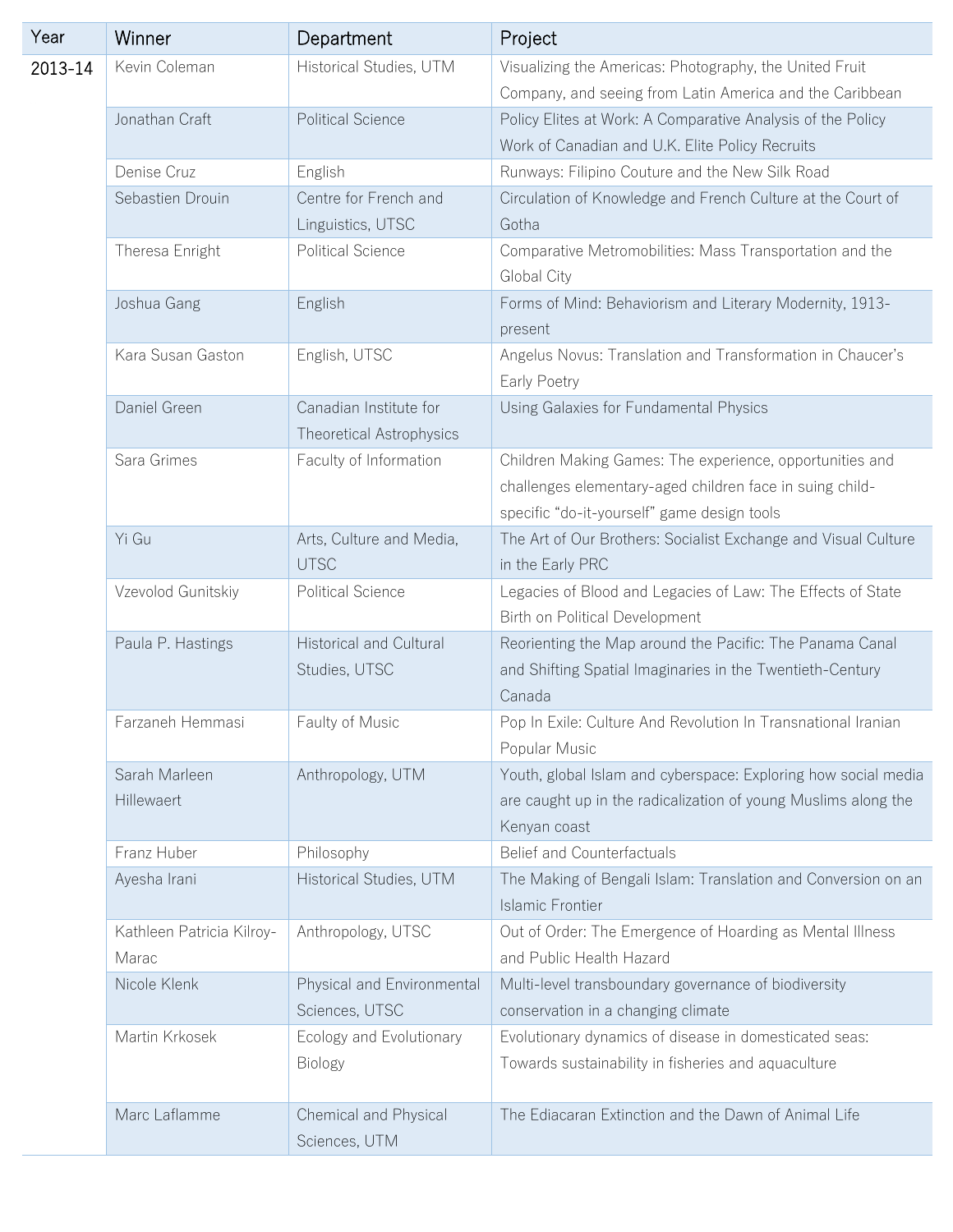| Year    | Winner                 | Department                                        | Project                                                                                                                                                                    |
|---------|------------------------|---------------------------------------------------|----------------------------------------------------------------------------------------------------------------------------------------------------------------------------|
| 2013-14 | Jooyoung Lee           | Sociology                                         | Getting Shot in Canada: Health Care Access and Illness<br>Prevention?                                                                                                      |
|         | Antonio Liscidini      | <b>Electrical and Computer</b><br>Engineering     | Ultra low power RF front-end for Bluetooth Low Energy<br>Applications                                                                                                      |
|         | Carmen Logie           | Faculty of Social Work                            | Exploring critical ethnography as an innovative approach to<br>understand stigma and social resistance among sexual and<br>gender minorities in Johannesburg, South Africa |
|         | Sam James Maglio III   | Management, UTSC                                  | The Psychological and Behavioural Consequences of Revised<br><b>Risk Estimates</b>                                                                                         |
|         | Krista Maxwell         | Anthropology                                      | The Ontario Child Welfare System and the Persistence of<br>Anishinaabe Relatedness                                                                                         |
|         | Philip Joseph Monahan  | Centre for French and<br>Linguistics, UTSC        | Determining the neural time course of access to phonological<br>structure using electrophysiology                                                                          |
|         | Kanta Murali           | <b>Political Science</b>                          | The Social Origins of Growth-Oriented Policies: Economic<br>Liberalization, Identity Politics and Investment Policy in India                                               |
|         | Julia (Abigail) Nefsky | Philosophy, UTSC                                  | Reasons and Responsibility in Contexts of Collective Harm                                                                                                                  |
|         | Adrian R. Nestor       | Psychology, UTSC                                  | Image reconstruction of human faces from patterns of neural<br>activation                                                                                                  |
|         | Angela Pyle            | Applied Psychology and<br>Human Development, OISE | Exploring the play-literacy interface in full day kindergarten<br>classrooms                                                                                               |
|         | Hanno Rein             | Physical and Environmental<br>Sciences, UTSC      | Towards a deterministic model of planet formation                                                                                                                          |
|         | Douglas Sanderson      | Faculty of Law                                    | The Inequity of Equity in Canadian Aboriginal Law                                                                                                                          |
|         | Luca Scardovi          | Electrical and Computer<br>Engineering            | Analysis and closed loop control of neuronal synchronization: a<br>systems theoretic approach                                                                              |
|         | David Seim             | Economics, UTM                                    | Behavioral Effects of Wealth Shocks and the Effects of<br>Disability Insurance                                                                                             |
|         | Andrew Sepielli        | Philosophy, UTM                                   | The Roots of Moral Skepticism                                                                                                                                              |
|         | Joseph Steinberg       | Economics                                         | Bilateral Capital Flows and Real Exchange Rates                                                                                                                            |
|         | Adam Steinberg         | Institute for Aerospace<br><b>Studies</b>         | Laser-Based Investigations of Cross-Cup Interactions for<br>Natural Prevention of Combustion Dynamics in Low Emission<br>Gas Turbine Engines                               |
|         | Katherine Tamminen     | Faculty of Kinesiology &<br>Physical Education    | Testing a parent-child coping intervention for adolescent<br>athletes                                                                                                      |
|         | Patrick Theriault      | French                                            | Glory, Modernity and Literature: An Analysis of the Motif of<br>Glory in French Literature (1850-1900)                                                                     |
|         | Erin Tolley            | Political Science, UTM                            | Stepping Stone or Stumbling Block: Visible Minorities and<br>Candidate Nomination in Canadian Politics                                                                     |
|         | Raquel Urtasun         | Computer Science                                  | Efficient Learning and Interference Algorithms for Affordable<br>Autonomous Systems                                                                                        |
|         | Kevin Wilkinson        | Classics                                          | Palladas of Alexandria: Epigrammatic Reflections on the Empire<br>of Diocletian and Constantine                                                                            |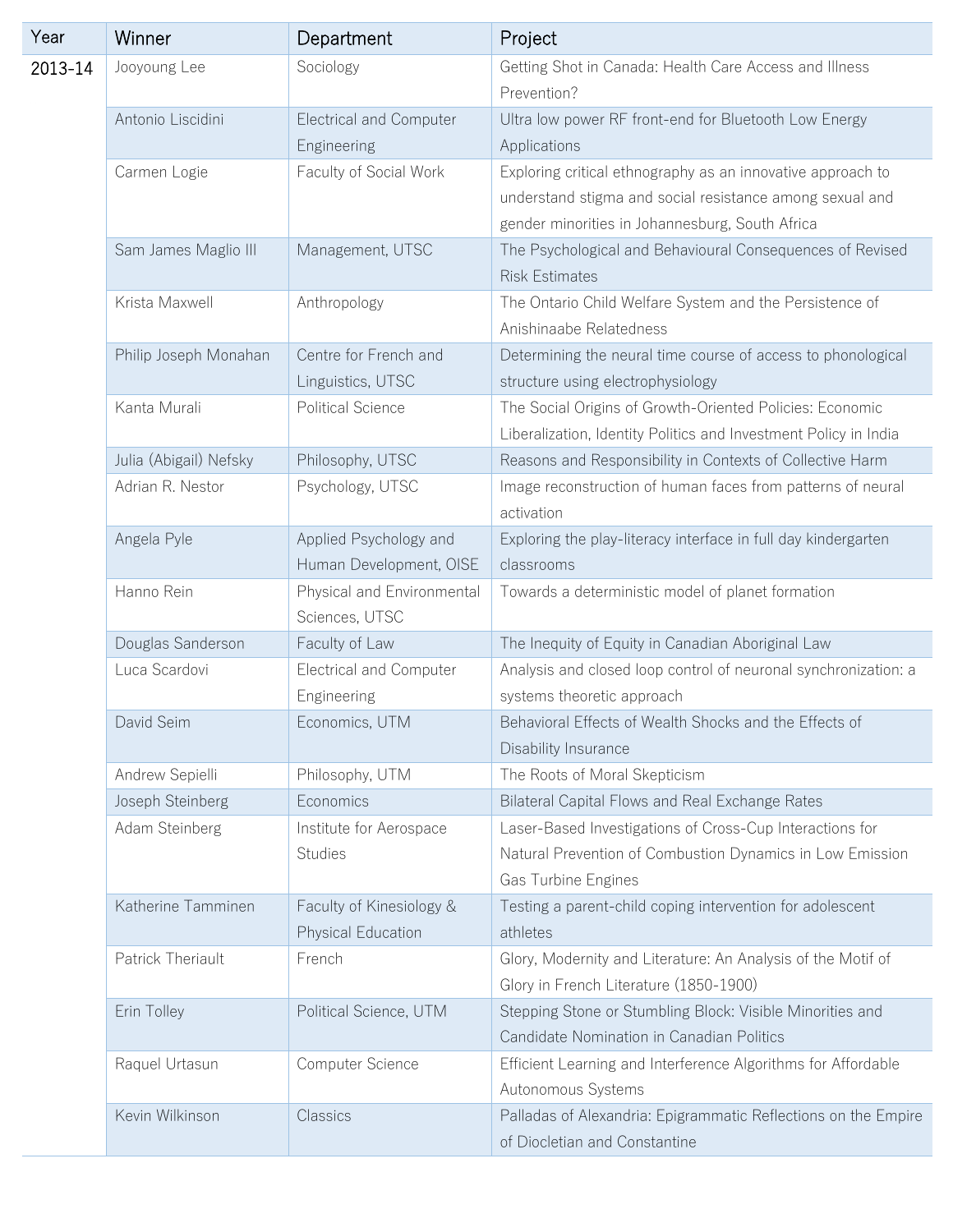| Year    | Winner               | Department                  | Project                                                              |
|---------|----------------------|-----------------------------|----------------------------------------------------------------------|
| 2013-14 | Ronald Wolthoff      | Economics, UTM              | Interviews and the Assignment of Workers to Jobs                     |
|         | Daniel Wright        | English and Drama, UTM      | Bad Logic: Reasoning about Desire in the Victorian Novel             |
| 2012-13 | Aimy Bazylak         | Mechanical and Industrial   | Improving polymer electrolyte membrane (PEM) fuel cells for          |
|         |                      | Engineering                 | clean energy                                                         |
|         | Lauren Bialystok     | Social Sciences and Social  | Refining the Authenticity Discourse in Education                     |
|         |                      | Justice Education, OISE     |                                                                      |
|         | Suzanne Cadarette    | Faculty of Pharmacy         | Glucocorticoid-induced Osteoporosis Management                       |
|         | Arthur Chan          | Chemical Engineering and    | Laboratory Studies of Semivolatile Organic Emissions and             |
|         |                      | <b>Applied Chemistry</b>    | Oxidation                                                            |
|         | Nate Charlow         | Philosophy, UTM             | The Language of Direction                                            |
|         | Ya-Huei (Cathy) Chin | Chemical Engineering and    | Catalytic Upgrading of Biomass Derived Oxygenates into Fuels         |
|         |                      | <b>Applied Chemistry</b>    | and Commodity Chemicals: Chemistry at Acid Sites Confined            |
|         |                      |                             | within Microporous Crystalline Structures                            |
|         | Hae Yeon Choo        | Sociology, UTM              | Narrating Gender, Nation, and Victimhood: Global Stratification      |
|         |                      |                             | in Gender-Related Refugee Case Law in Canada                         |
|         | Bianca Dahl          | Anthropology, UTSC          | Blood of the Innocents: Exploring the Changing Relationship          |
|         |                      |                             | between Stigma and Public Health Program Successes for               |
|         |                      |                             | HIV-Positive Children and Adults in Botswana                         |
|         | Caronlina de Miguel  | <b>Political Science</b>    | The Price of Territorial Politics: Economic Inequality, Institutions |
|         | Moyer                |                             | and Party Systems                                                    |
|         | Alis Ekmekci         | Institute for Aerospace     | Experimental research on flow control: suppression of flow-          |
|         |                      | <b>Studies</b>              | induced vibration                                                    |
|         | Esmaeili Kamran      | Civil Engineering           | Characterization of impact-induced damage of rock masses in          |
|         |                      |                             | ore pass systems                                                     |
|         | Linda Feng           | East Asian Studies          | The Mindscape of Here Versus There: Imagined Geographies             |
|         |                      |                             | and the Circulation of Spatial Knowledge in Medieval China           |
|         | Rodrigo Fernandez-   | Institute for Biomaterials  | Mechanisms of cell coordination in epithelial morphogenesis          |
|         | Gonzalez             | and Biomedical Engineering  | analyzed by quantitative 3D imaging                                  |
|         | Lisa Forman          | Dalla Lana School of Public | Maximizing the contribution of the right to health to global         |
|         |                      | Health                      | health equity: Developing rights-based goals for universal           |
|         |                      |                             | health coverage                                                      |
|         | Patricia Ganea       | Applied Psychology and      | Using picture books to teach young children science                  |
|         |                      | Human Development, OISE     |                                                                      |
|         | Penney M. Gilbert    | Institute for Biomaterials  | Methods to expand muscle stem cells ex vivo for localized            |
|         |                      | and Biomedical Engineering  | transplantation therapies                                            |
|         | Jenna Hartel         | Faculty of Information      | No Problem! Information Practice in the Liberal Arts Hobby           |
|         | Benjamin Hatton      | Materials Science and       | Antimicrobial surfaces for medical equipment and environments        |
|         |                      | Engineering                 |                                                                      |
|         | Shannon McCauley     | Biology, UTM                | Effects of cross-scale interactions on species distributions and     |
|         |                      |                             | community structure in freshwater systems                            |
|         | Karim Mekhail        | Laboratory Medicine and     | Perinuclear silent chromatin tethers in premature aging and          |
|         |                      | Pathobiology                | muscular dystrophy                                                   |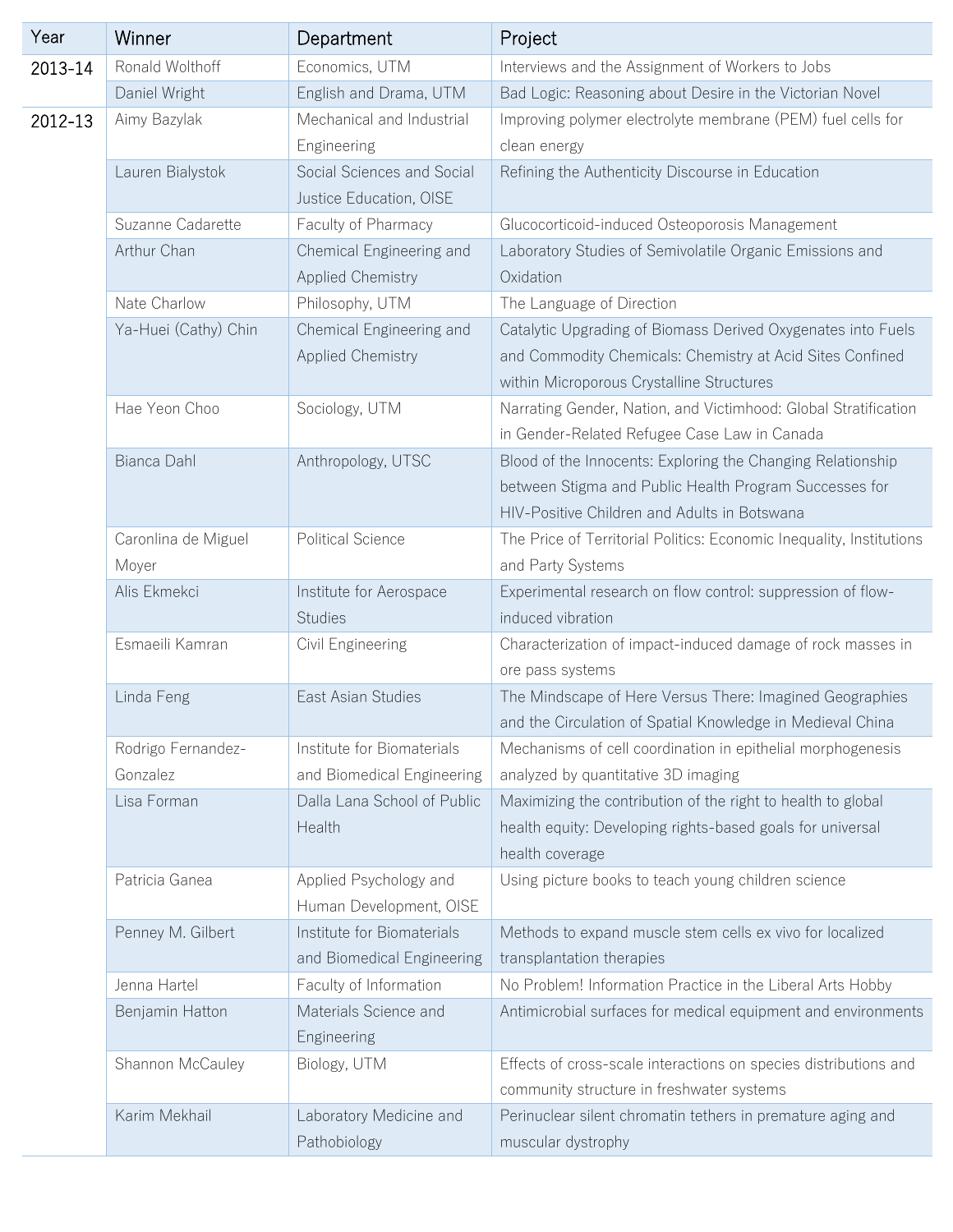| Year    | Winner                      | Department                                                | Project                                                                                                                                |
|---------|-----------------------------|-----------------------------------------------------------|----------------------------------------------------------------------------------------------------------------------------------------|
| 2012-13 | Lena Mortensen              | Anthropology, UTSC                                        | Cultural Celebrity and the Archaeological Imagination:<br>Assessing Emerging Relationships in Heritage, Rights, and the<br>Marketplace |
|         | Kelly O'Brien               | Physical Therapy                                          | Establishing a Community-Based Exercise Intervention to<br>Reduce Episodic Disability Experienced by Adults Living with<br><b>HIV</b>  |
|         | Andrea Olive                | Political Science, UTM                                    | Immigrant Attitudes toward Wildlife & Nature: A Case Study of<br>Chinese Immigrants in Toronto and Vancouver                           |
|         | Chayawat Ornthanalai        | Rotman School of<br>Management                            | Option listing on IPOs                                                                                                                 |
|         | Anuradha Prakki             | Faculty of Dentistry                                      | Catechin released from Bis-GMA/TEGDMA and<br>BisGMA/TEGDMA/PAM dental copolymers: biological<br>properties                             |
|         | T. Nikki Cesare<br>Schotzko | Centre for Drama, Theatre,<br>and Performance Studies     | The Untruth of Style: Art and Culture in the Age of Digital<br>Reproduction                                                            |
|         | Mikhail Simutin             | Rotman School of<br>Management                            | On Incentives to Stand Out in the Family: Deviation from the<br>Family Portfolio and Mutual Fund                                       |
|         | Josh Taylor                 | <b>Electrical and Computer</b><br>Engineering             | Coordinated control of distributed energy resources                                                                                    |
|         | Piero Triverio              | <b>Electrical and Computer</b><br>Engineering             | Stochastic models of high-speed interconnects for time-domain<br>analysis                                                              |
|         | Amanda Uliaszek             | Psychology, UTSC                                          | The Stress Generation Model as an Explanation of Suicidality in<br><b>Borderline Personality Disorder</b>                              |
|         | Vinod Vaikuntanathan        | Mathematical and<br>Computational Sciences,<br><b>UTM</b> | Secure Cloud Computing                                                                                                                 |
|         | Steven Vande Moortele       | Faculty of Music                                          | Towards a Theory of Romantic Form: Concert and Opera<br>Overtures, 1820-50                                                             |
|         | Kimberley Widger            | Faculty of Nursing                                        | How Have We Changed? Pediatric Palliative Care in Canada,<br>2002-2012                                                                 |
|         | Daniel Wigdor               | Mathematical and<br>Computational Sciences,<br><b>UTM</b> | Enabling a Symphony of Devices                                                                                                         |
|         | Liyan Yang                  | Rotman School of<br>Management                            | Disagreement, Sentiment, and Return Predictiveness of<br>Liquidity: Theory and Evidence                                                |
|         | Paul Yoo                    | Institute of Biomaterials<br>and Biomedical Engineering   | The Neural Mechanisms of Treating Chronic Urinary Symptoms<br>by Electrical Neuromodulation                                            |
|         | Ding Yuan                   | <b>Electrical and Computer</b><br>Engineering             | Making Failures More Diagnosable in the Cloud                                                                                          |
|         | Ke Zhang                    | Mathematical and<br>Computational Sciences,<br>UTM        | Instabilities in nearly integrable Hamiltonian systems                                                                                 |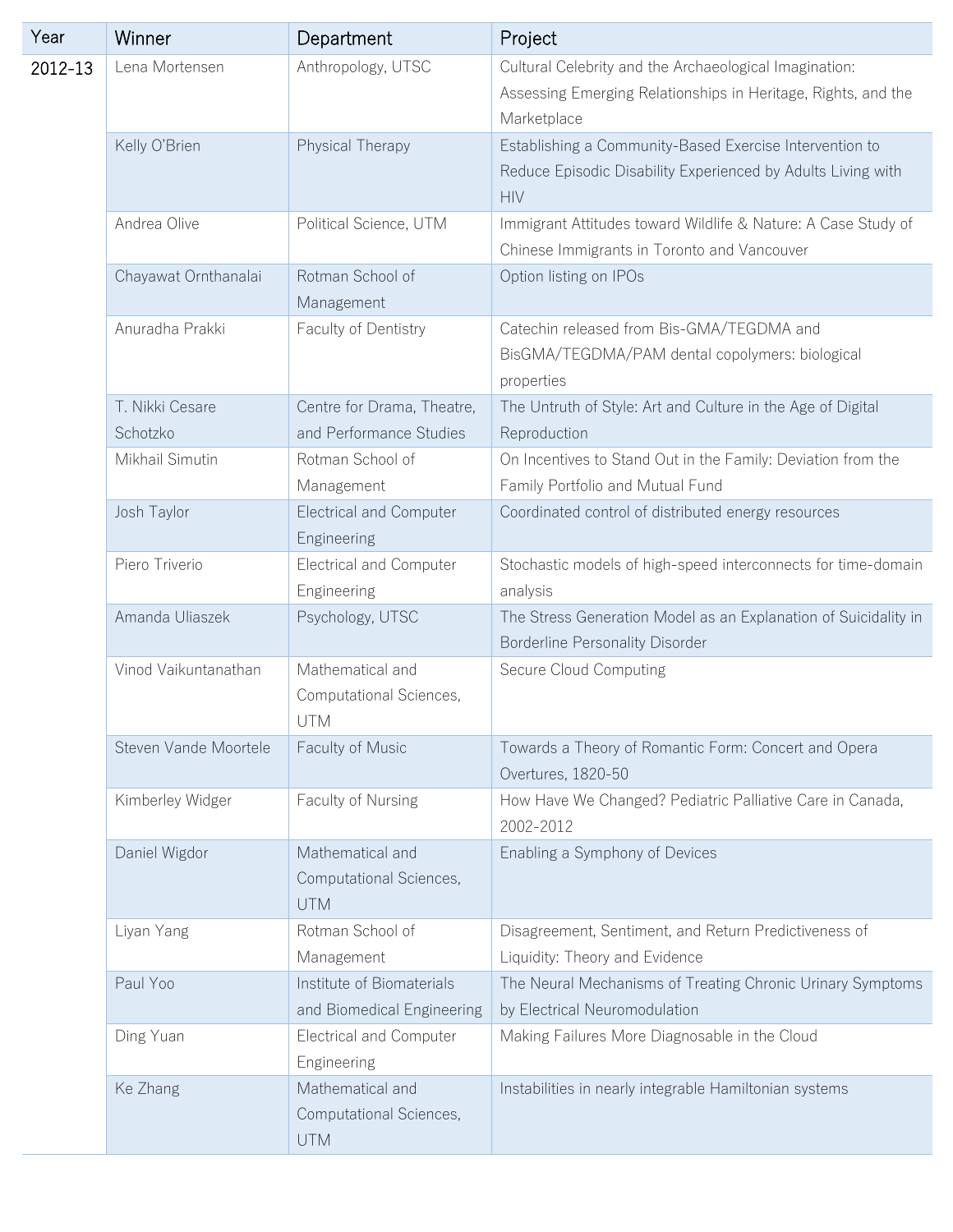| Year    | Winner              | Department                                       | Project                                                                                                                                  |
|---------|---------------------|--------------------------------------------------|------------------------------------------------------------------------------------------------------------------------------------------|
| 2011-12 | Judith Anderson     | Psychology, UTM                                  | Testing the Efficacy of Brief Interventions to Reduce Cognitive<br>and Physiological Responses Among Individuals High in Test<br>Anxiety |
|         | Katherine Blouin    | Classics                                         | Living on the edges: Cultural landscapes in the eastern Nile<br>delta during Hellenistic and Roman times                                 |
|         | Amy Caudy           | Centre for Cellular and<br>Biomolecular Research | Metabolic profiling of the cell cycle                                                                                                    |
|         | Zeynep Celik        | Architecture, Landscape<br>and Design            | An Epistemological History of Aesthetic Modernism:<br>Psychophysics at the Bauhaus                                                       |
|         | Timothy Chan        | Mechanical and Industrial<br>Engineering         | Inverse optimization of ration therapy of prostate cancer                                                                                |
|         | Vincent Chiao       | Faculty of Law                                   | What is the criminal law? Intention, permissibility and<br>punishment                                                                    |
|         | Marlys Christianson | Rotman School of<br>Management                   | The emergence of shared understanding during unexpected<br>events: An example from 9/11                                                  |
|         | Julie Claycomb      | Molecular Genetics                               | Investigating the link between germ granules and small RNA<br>silencing pathways                                                         |
|         | Shelley Craig       | Faculty of Social Work                           | Social Workers in Canadian Health Care: A National Study of<br>Roles and Positionality within Interprofessional Teams                    |
|         | Carolyn Cummins     | Faculty of Pharmacy                              | Role of ARGLU1 in bridging transcriptional activation with<br>alternative splicing                                                       |
|         | Kunal Dasgupta      | Economics                                        | Unraveling export costs - the role of consolidation                                                                                      |
|         | Girish Daswani      | Anthropology                                     | Prayer and Virtue: An ethnographic comparison of a<br>Pentecostal Camp and Traditional Shrine in Southern Ghana                          |
|         | Yasmin Dawood       | Faculty of Law                                   | Legal Mechanisms to Control Partisanship in Electoral Laws: A<br>Comparative Study                                                       |
|         | Shari Eli           | Economics                                        | Black Morality in the Post-Bellum Era: Evidence from Union<br>Army Pensions                                                              |
|         | Azadeh Farzan       | Computer Science                                 | Scalable Analysis of Concurrent Software                                                                                                 |
|         | Barry Freeman       | Visual and Performing Arts                       | Theatre and Global Ethics: Performing Alternative Globalization<br>in Toronto                                                            |
|         | Alan Galey          | Faculty of Information                           | Visualizing Variation in the History of the Book: A Code Library<br>for Digital Humanities Interface Design                              |
|         | Barbara Gibson      | Physical Therapy                                 | Therapists' Beliefs Regarding the Value of Walking: Implications<br>for Physical Rehabilitation with Children with Cerebral Palsy        |
|         | Benjamin Gilbert    | Ecology and Evolutionary<br><b>Biology</b>       | Global Change and Species Diversity: Testing the Importance of<br>Temperature and Ecological Drift                                       |
|         | Philip Goodman      | Sociology, UTM                                   | From Stickups to Roundups: Probing Punishment in Canada<br>Through the Lens of Prison Farms                                              |
|         | Florian Herzig      | Mathematics                                      | Generalizations of Serre's conjecture and p-adic Langlands                                                                               |
|         | Melissa Holmes      | Psychology, UTM                                  | Social Control of Gene Expression in the Mammalian Brain                                                                                 |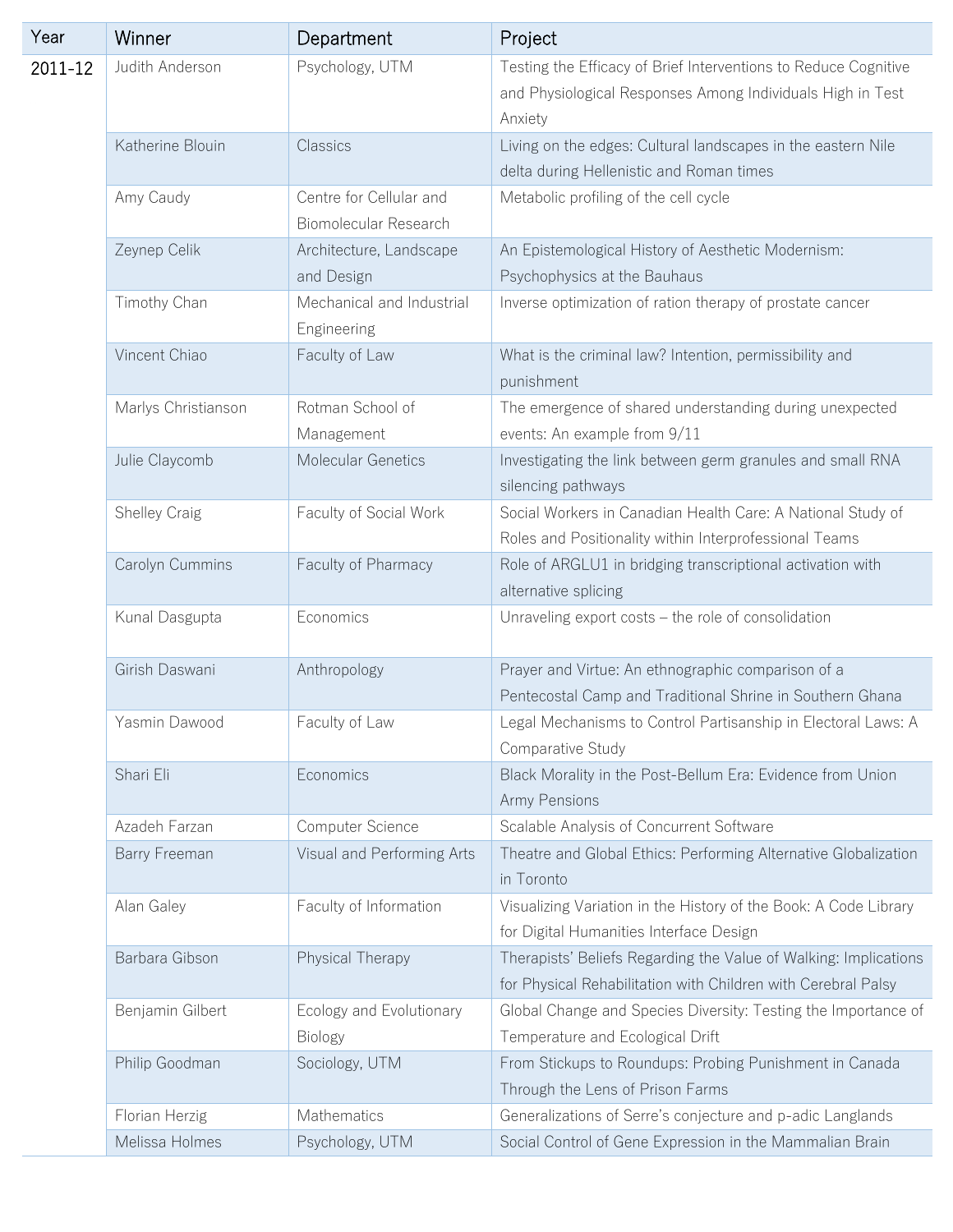| Year    | Winner               | Department                                           | Project                                                                                                                                                       |
|---------|----------------------|------------------------------------------------------|---------------------------------------------------------------------------------------------------------------------------------------------------------------|
| 2011-12 | Karolina Hubner      | Philosophy                                           | Spinoza and Idealism                                                                                                                                          |
|         | William Hurst        | <b>Political Science</b>                             | The Politics of Legal Institutions in Chine and Indonesia                                                                                                     |
|         | Rutsuko Ito          | Psychology, UTSC                                     | Neural Circuitries Underlying Approach-Avoidance Conflict<br>Resolution                                                                                       |
|         | Marc Johnson         | Biology, UTM                                         | Genomic and Phenotypic Consequences of Asexual<br>Reproduction in Plants: An Interdisciplinary Approach                                                       |
|         | Junchul Kim          | Psychology                                           | Genetic control of ventral hippocampal paryalbumin neurons in<br>mice                                                                                         |
|         | Kory Kroft           | Economics                                            | Duration Dependence and Local Labor Market Conditions:<br>Theory and Evidence from a Field Experiment (Joint with<br>Fabian Lange and Matthew J. Notowodigdo) |
|         | Chris Krupa          | Anthropology                                         | Islands of Memory in an Unknown War: A Cultural History of<br>Violence and its Reckoning in Ecuador                                                           |
|         | Oh-Sung Kwon         | Civil Engineering                                    | Design of a Ten-Element Hybrid Simulator for the Seismic<br>Simulation of Multi-Storey Buildings                                                              |
|         | Katherine Larson     | English                                              | The Singing Body in Early Modern England                                                                                                                      |
|         | Eunjung Lee          | Faculty of Social Work                               | Understanding the Production and Practice of Education<br>Migration in Canada                                                                                 |
|         | Jeffery Lee          | Laboratory Medicine and<br>Pathobiology              | Development of novel technologies for the expression of human<br>and viral proteins                                                                           |
|         | Doris Leung          | Faculty of Nursing                                   | The Intensive Care Environment as the Social Context for<br>Decision-making for Patients with Chronic Critical Illness: A<br><b>Critical Realist Review</b>   |
|         | Kevin Li             | Management, UTM                                      | The impact of changing business and litigation environment on<br>firms' reporting behavior                                                                    |
|         | Nicholas Li          | Economics, UTM                                       | Price gap heterogeneity at the Canada-U.S. border                                                                                                             |
|         | Matthew Light        | Centre for Criminology and<br>Sociolegal Studies     | Police Reform Initiatives in the Republic of Georgia since 2003:<br>Successes, Shortcomings, Lessons                                                          |
|         | Christopher Liu      | Rotman School of<br>Management                       | Network Simulations and Alternative Organizational Policies                                                                                                   |
|         | Elina Mainela-Arnold | Speech-Language<br>Pathology                         | Motor Learning in Children with Varying Language Abilities                                                                                                    |
|         | Liat Margolis        | Faculty of Architecture,<br>Landscape and Design     | Integrated Green Roof and Solar Photovoltaic Technologies                                                                                                     |
|         | Robert McGill        | English                                              | The Vietnam War and the Language of Canadian Nationalism                                                                                                      |
|         | Alison McGuigan      | Chemical Engineering and<br><b>Applied Chemistry</b> | Development of a 2-dimensional high-speed experimental<br>system to analyze cellular mixing and infiltration for<br>regenerative medicine applications        |
|         | Oya Mercan           | Civil Engineering                                    | Vibration Control of Wind Turbine Towers                                                                                                                      |
|         | Josh Milstein        | Chemistry and Physical<br>Sciences, UTM              | Connecting DNA Dynamics to Gene Expression One Molecule<br>at a Time                                                                                          |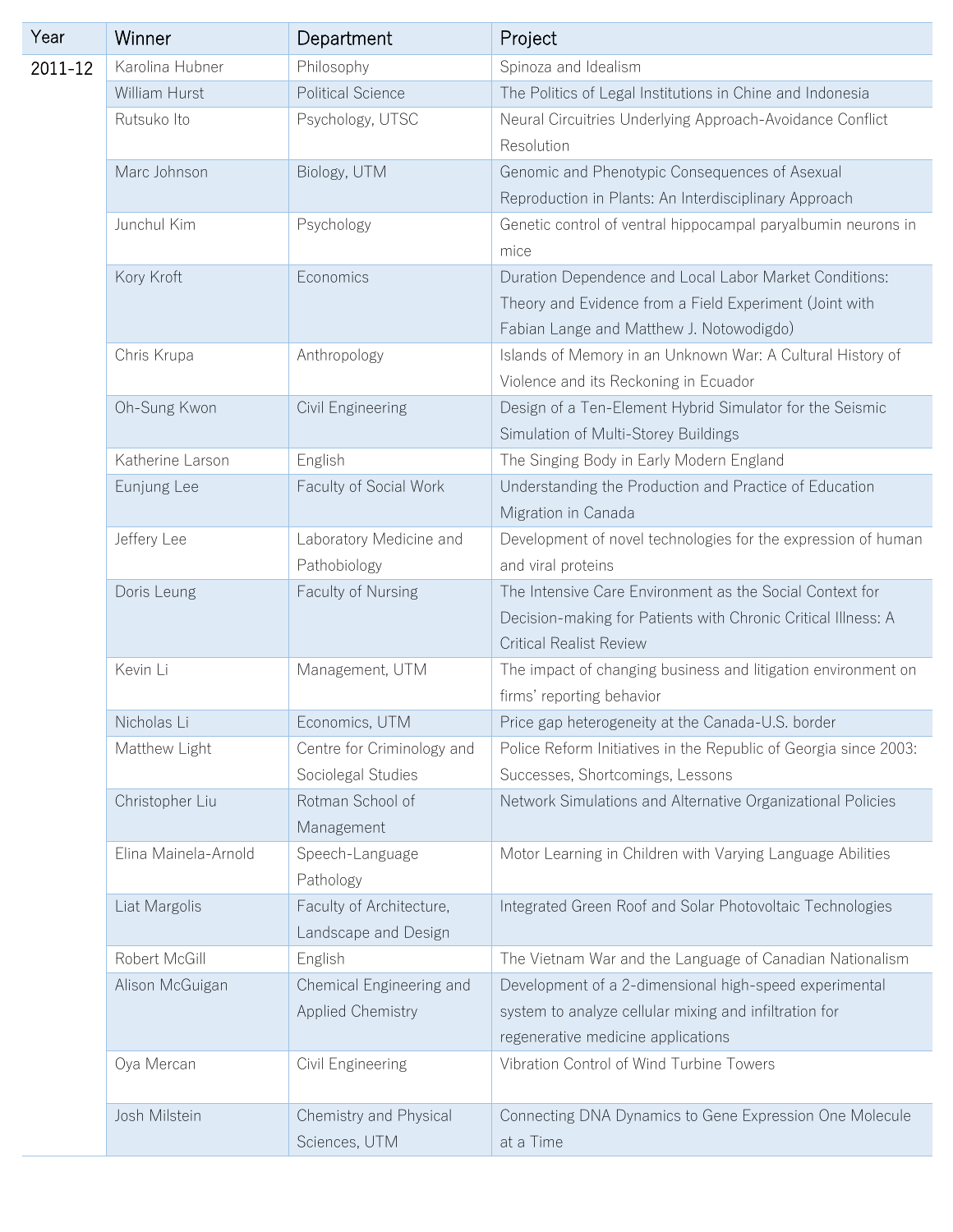| Year    | Winner                    | Department                                            | Project                                                                                                    |
|---------|---------------------------|-------------------------------------------------------|------------------------------------------------------------------------------------------------------------|
| 2011-12 | Carl Mitchell             | <b>Environmental Science</b>                          | Peatland Mercury Cycling in a Changing Climate: A Large-Scale                                              |
|         |                           |                                                       | Field Manipulation Study                                                                                   |
|         | Tara Moriarty             | Faculty of Dentistry                                  | Visualizing the mechanism underlying periodontal disease                                                   |
|         | Rajyashree                | Geography                                             | Chingaris (Flames) of Bhopal: Women Activists, Environmental                                               |
|         | Narayanareddy             |                                                       | Ethics and Politics of Hope                                                                                |
|         | William Max Nelson IV     | History                                               | Eugenics and the Enlightenment Politics of Life                                                            |
|         | Anthony Niblett           | Faculty of Law                                        | Does contract law matter? An Empirical Investigation into                                                  |
|         |                           |                                                       | Contracting Relationships Over Time                                                                        |
|         | Dragana Obradovic         | Slavic Languages and<br>Literatures                   | The Literary Dissolution of Yugoslavia                                                                     |
|         | Sergio Peisajovich        | Cell and Systems Biology                              | The relationship between natural genetic variation and disease                                             |
|         | Martine Puts              | Faculty of Nursing                                    | A systematic review of factors influencing cancer treatment                                                |
|         |                           |                                                       | adherence in older adults with cancer                                                                      |
|         | Arun Ramchandran          | Chemical Engineering and<br><b>Applied Chemistry</b>  | Hydrodynamic Aspects of Vesicle Adhesion                                                                   |
|         | Ruslan Salakhutdinov      | Computer Science                                      | Learning Hierarchical Models: Theory and Applications                                                      |
|         | Markus Schafer            | Sociology                                             | Pilot Project for Multi-Site Study of Social Relationships and<br>Health in Ontario Retirement Communities |
|         | <b>Biance Schroeder</b>   | Department of Computer<br>Science                     | Designing and building more reliable storage systems                                                       |
|         | Chandra Veera Singh       | Materials Science and<br>Engineering                  | Computer aided development of next generation energy storage<br>materials                                  |
|         | Neera Singh               | Faculty of Forestry                                   | The Making of Environmental Subjects: Technologies of Power<br>and Terrains of Affect                      |
|         | Lawrence Switzky          | English and Drama, UTM                                | The Rise of the Director: Negotiations with the Material World                                             |
|         | David Taylor              | English and Drama, UTM                                | Theatrical Politics: Staging Power in Graphic Satire, 1737-1837                                            |
|         | Bebhinn Lucy Treanor      | Biochemistry                                          | The role of the novel ion channel TRPM7 in B cell activation                                               |
|         | Kennith Collins Welch Jr. | Zoology                                               | Automated tracking of energy balance in wild hummingbirds                                                  |
|         | Greg Wells                | Faculty of Kinesiology and                            | The pathophysiology of exercise intolerance in patients with                                               |
|         |                           | Physical Education                                    | chronic disease and defining new mechanisms for treatment                                                  |
|         | Wendy Wong                | <b>Political Science</b>                              | Lost in Translation? How NGOs Advocate Universal Minority<br><b>Rights Domestically</b>                    |
|         | Minlei Ye                 | Management, UTM                                       | Audit Quality and the Usefulness and Timeliness of Loss<br><b>Contingency Disclosures</b>                  |
|         | Robert Ji Wai Young       | Computer and<br>Mathematical Sciences,<br><b>UTSC</b> | Quantitative and asymptotic geometry of groups and spaces                                                  |
| 2010-11 | Jason Helge Anderson      | <b>Electrical and Computer</b><br>Engineering         | A Self-Accelerating Adaptive Processor: Automatic Software-to-<br>Hardware Synthesis                       |
|         | Morgan Barense            | Psychology                                            | Memory rehabilitation in amnesia                                                                           |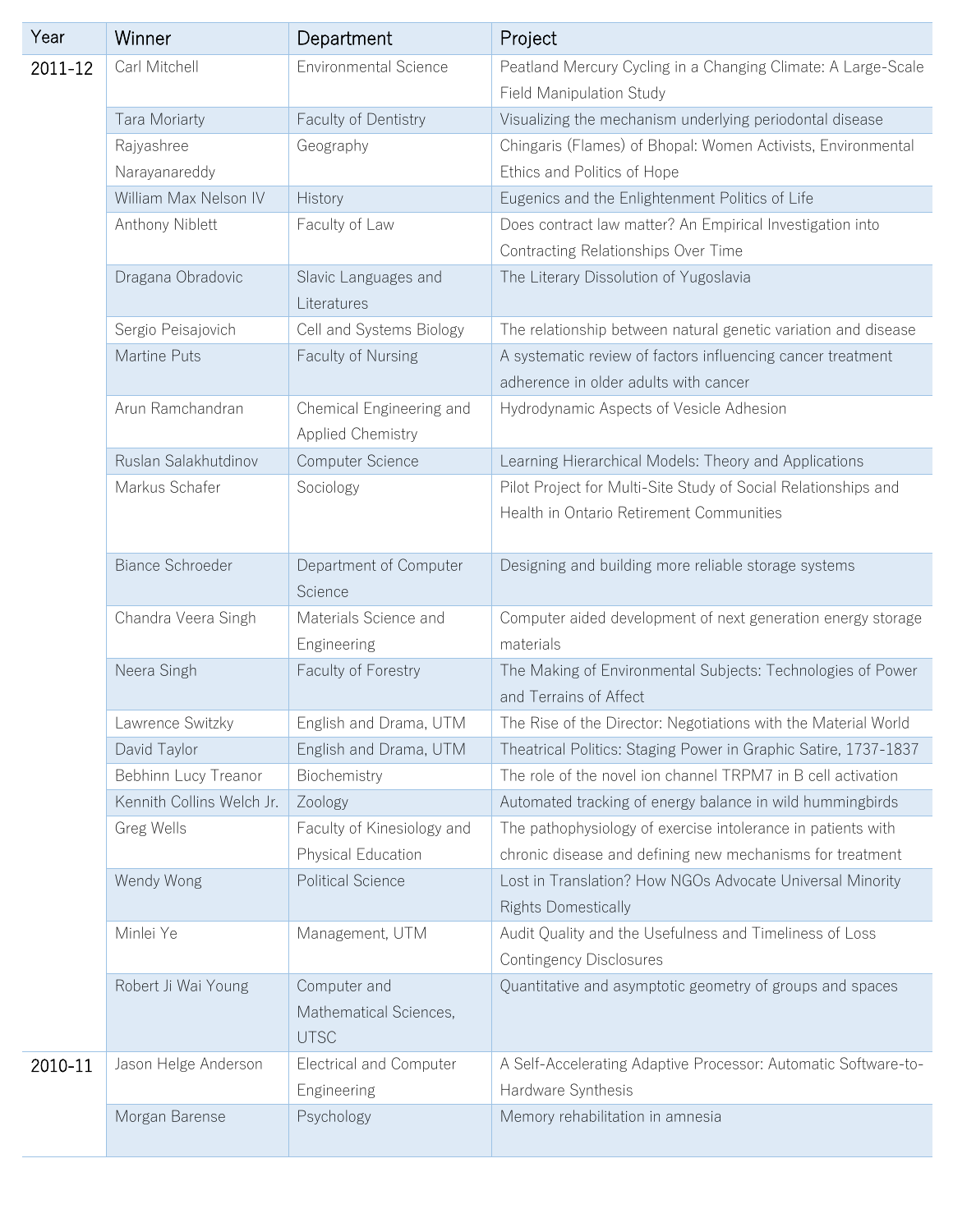| Year    | Winner                      | Department                                    | Project                                                                                                                                               |
|---------|-----------------------------|-----------------------------------------------|-------------------------------------------------------------------------------------------------------------------------------------------------------|
| 2010-11 | Timothy Bender              | Chemical Engineering and<br>Applied Chemistry | Integration of the Novel F5BsubPc into Organic Solar Cells                                                                                            |
|         | Michael (Mikhail)<br>Brudno | Computer Science                              | Enabling Medical Application of High Throughput Sequencing<br>Technologies                                                                            |
|         | <b>Birsen Donmez</b>        | Mechanical and Industrial<br>Engineering      | Assessing Feedback Effects on Driver Attitudes and Behaviors<br>through the Analysis of On-Road Driving Data                                          |
|         | Ingo Ensminger              | Biology, UTM                                  | How will global change affect photosynthesis and carbon<br>transfer of future forests                                                                 |
|         | Megan Frederickson          | Evolutionary Biology                          | The ecology and evolution of cooperation among ant, plants<br>and microbes                                                                            |
|         | Yuhong He                   | Geography, UTM                                | Using remote sensing to delineate and predict critical wetland<br>habitat for the Blanding's turtle                                                   |
|         | Natalie Enright Jerger      | <b>Electrical and Computer</b><br>Engineering | On-Chip Networks to Enable Exscale Computing                                                                                                          |
|         | Patrick McGowan             | Biological Sciences, UTSC                     | Prenatal stress and lymphocyte function                                                                                                               |
|         | <b>Trevor Moraes</b>        | Biochemistry                                  | Gaining Structure and Functional Insight in Membrane Protein<br>Transporters from Bacterial Pathogens                                                 |
|         | Jennifer Murphy             | Chemistry                                     | Long Term Study of Carbon and Nitrogen Biogeochemistry in a<br>Managed Forest Ecosystem                                                               |
|         | Stephanie Nixon             | Physical Therapy                              | The "Poz-Brain" Study: Exploring the Experiences of Women<br>Living with HIV-associated Neurocognitive Challenges                                     |
|         | Lynette Ong                 | <b>Political Science</b>                      | The Politics of Climate Change in China                                                                                                               |
|         | Elizabeth Page-Gould        | Psychology, UTSC                              | We are All in This Together: Measuring Physiology from<br>Multiple People and Across Time During Social Interactions                                  |
|         | Alexander Palazzo           | Biochemistry                                  | Systemic Analysis of mRNA Nuclear Export Pathways                                                                                                     |
|         | Monica Parry                | Faculty of Nursing                            | Ambulatory Impedance Cardiography in Heart Failure: A<br>Validation Study                                                                             |
|         | Giancarla Periti            | Fine Art                                      | The Monastic Art of Reform in Renaissance Italy                                                                                                       |
|         | Karl Peterson               | Civil Engineering                             | Investigation of Applications of X-ray Milli/micro-Fluorescence<br>(MXRF) Technology to Concrete                                                      |
|         | Harald Pfeiffer             | Institute of Theoretical<br>Physics           | Numerical Relativity and Gravitational Wave Astrophysics                                                                                              |
|         | Ali Salahpour               | Pharmacology                                  | Identification of Molecular Chaperones of Trace Amine<br>Associated Receptor 1                                                                        |
|         | Nancy Salbach               | Physical Therapy                              | Contextual Factors Influencing Rehabilitation Providers' Use of<br>Standardized Measures of Walking Capacity Post-Stroke<br>Across the Care Continuum |
|         | Steven Short                | Biology, UTM                                  | Quantitative Assessment of Indigenous Viruses in Hamilton<br>Harbour                                                                                  |
|         | Arjumand Siddiqi            | Public Health                                 | An International Comparison of Adolescent Health and Health<br>Behaviors: Exploring the Influence of Society                                          |